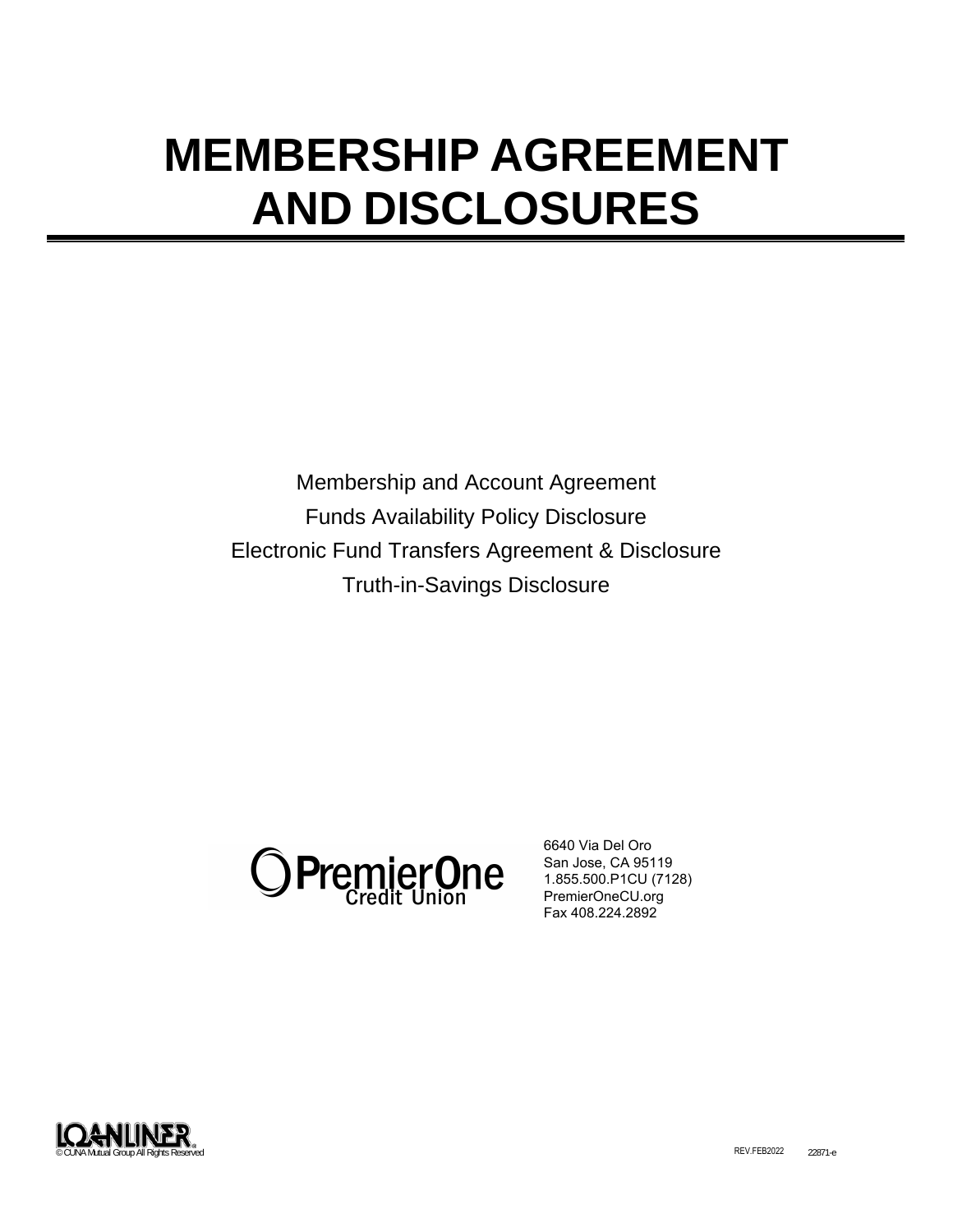# **MEMBERSHIP AND ACCOUNT AGREEMENT**

This Agreement covers your rights and responsibilities concerning your accounts and the rights and responsibilities of the Credit Union providing this Agreement (Credit Union). In this Agreement, the words "you," "your," and "yours" mean anyone who signs an Account Card, Account Change Card, or any other account opening document (Account Card), or for whom membership and/or service requests are approved through the Credit Union's online application and authentication process. The words "we," "us," and "our" mean the Credit Union. The word "account" means any one or more share or deposit accounts you have with the Credit Union.

Your account type(s) and ownership features are designated by you on your Account Card or through the Credit Union's online application and authentication process. By signing an Account Card or authenticating your request, each of you, jointly and severally, agree to the terms and conditions in this Agreement, and any Account Card, Funds Availability Policy Disclosure, Truth-in-Savings Disclosure, Electronic Fund Transfers Agreement and Disclosure, Privacy Disclosure, or Account Receipt accompanying this Agreement, the Credit Union Bylaws or Code of Regulations (Bylaws), Credit Union policies, and any amendments made to these documents from time to time that collectively govern your membership, accounts and services.

**IMPORTANT INFORMATION ABOUT PROCEDURES FOR OPENING A NEW ACCOUNT -** To help the government fight the funding of terrorism and money laundering activities, Federal law requires all financial institutions to obtain, verify, and record information that identifies each person who opens an account.

What this means for you: When you open an account, we will ask for your name, address, date of birth, if applicable, and other information that will allow us to identify you. We may also ask to see your driver's license or other identifying documents.

**1. MEMBERSHIP ELIGIBILITY -** To join the Credit Union, you must meet the membership requirements, including purchase and maintenance of the minimum required share(s) (hereinafter membership share) and/or paying a membership fee as set forth in the Credit Union's bylaws. You authorize us to check your account, credit and employment history, and obtain reports from third parties, including credit reporting agencies, to verify your eligibility for the accounts, products and services you request and for other accounts, products, or services we may offer you or for which you may qualify.

**2. INDIVIDUAL ACCOUNTS -** An individual account is an account owned by one member who has qualified for credit union membership. If the account owner dies, the interest passes, subject to applicable law, to the account owner's estate or Payable on Death (POD) beneficiary/payee or trust beneficiary, subject to other provisions of this Agreement governing our protection for honoring transfer and withdrawal requests of an owner or owner's agent prior to notice of an owner's death, any security interest or pledge granted by the account owner, and our statutory lien rights.

**3. JOINT ACCOUNTS -** A joint account is an account owned by two or more persons.

**a**. **Rights of Survivorship.** Unless otherwise stated on the Account Card or documented through the Credit Union's online application and authentication process, a joint account includes rights of survivorship. This means that when one owner dies, all sums in the account will pass to the surviving owner(s). For a joint account without rights of survivorship, the deceased owner's interest passes to his or her estate. A surviving owner's interest is subject to the Credit Union's statutory lien for the deceased owner's obligations and to any security interest or pledge granted by a deceased owner, even if a surviving owner did not consent to it.

**b.** Control of Joint Accounts. Any owner is authorized and deemed to act for any other owner(s) and may instruct us regarding transactions and other account matters. Each owner guarantees the signature or authenticated request of any other owner(s). Any owner may withdraw or transfer funds, pledge to us all or any part of the shares, or stop payment on items without the consent of the other owner(s). We have no duty to notify any owner(s) about any transaction. We reserve the right to require written consent of all owners for any change to or termination of an account. If we receive written notice of a dispute between owners or inconsistent instructions from them, we may suspend or terminate the account and require a court order or written consent from all owners in order to act.

**c. Joint Account Owner Liability.** If an item deposited in a joint account is returned unpaid, a joint account is overdrawn, or if we do not receive final payment on a transaction, the owners, jointly and severally, are liable to us for any returned item, overdraft, or unpaid amount and for any related fees and charges, regardless of who initiated or benefited from the transaction. If any account owner is indebted to us, we may enforce our rights against any account of the indebted owner, including all funds in the joint account, regardless of who contributed the funds.

**4. POD/TRUST ACCOUNT DESIGNATIONS -** A Payable on Death (POD) account or trust account designation is an instruction to the Credit Union that an individual or joint account so designated is payable to the owner(s) during his, her, or their lifetimes and, when the last account owner dies, is payable to all surviving POD or trust beneficiaries/payees. Unless state law provides for different ownership or as permitted and documented by us, the beneficiaries/payees will own the funds jointly in equal shares without rights of survivorship when there is more than one surviving beneficiary/payee. Any POD or trust beneficiary/payee designation shall not apply to Individual Retirement Accounts (IRAs). We are not obligated to notify any beneficiary/payee of the existence of any account nor the vesting of the beneficiary/payee's interest in any account, except as otherwise provided by law. This paragraph does not apply to an account held on behalf of or in the name of a trust.

**5. ACCOUNTS FOR MINORS -** We may require any account established by a minor to be a joint account with an owner who has reached the age of majority under state law and who shall be jointly and severally liable to us for any returned item, overdraft, or unpaid amount on such account and for any related fees and charges. We may pay funds directly to the minor without regard to his or her minority. Unless a guardian or parent is an account owner, the guardian or parent shall not have any account access rights. We have no duty to inquire about the use or purpose of any transaction except as required by applicable law. We will not change the account status when the minor reaches the age of majority unless the change is authorized in writing by all account owners.

**6. UNIFORM TRANSFERS TO MINORS ACCOUNT -** A Uniform Transfers to Minors Account (UTMA) is an individual account created by a custodian who deposits funds as an irrevocable gift to a minor. The minor to whom the gift is made is the beneficiary of the custodial property in the account. The custodian has possession and control of the account for the exclusive right and benefit of the minor and, barring a court order otherwise, is the only party authorized to make deposits, withdrawals, or close the account. We have no duty to inquire about the use or purpose of any transaction except as

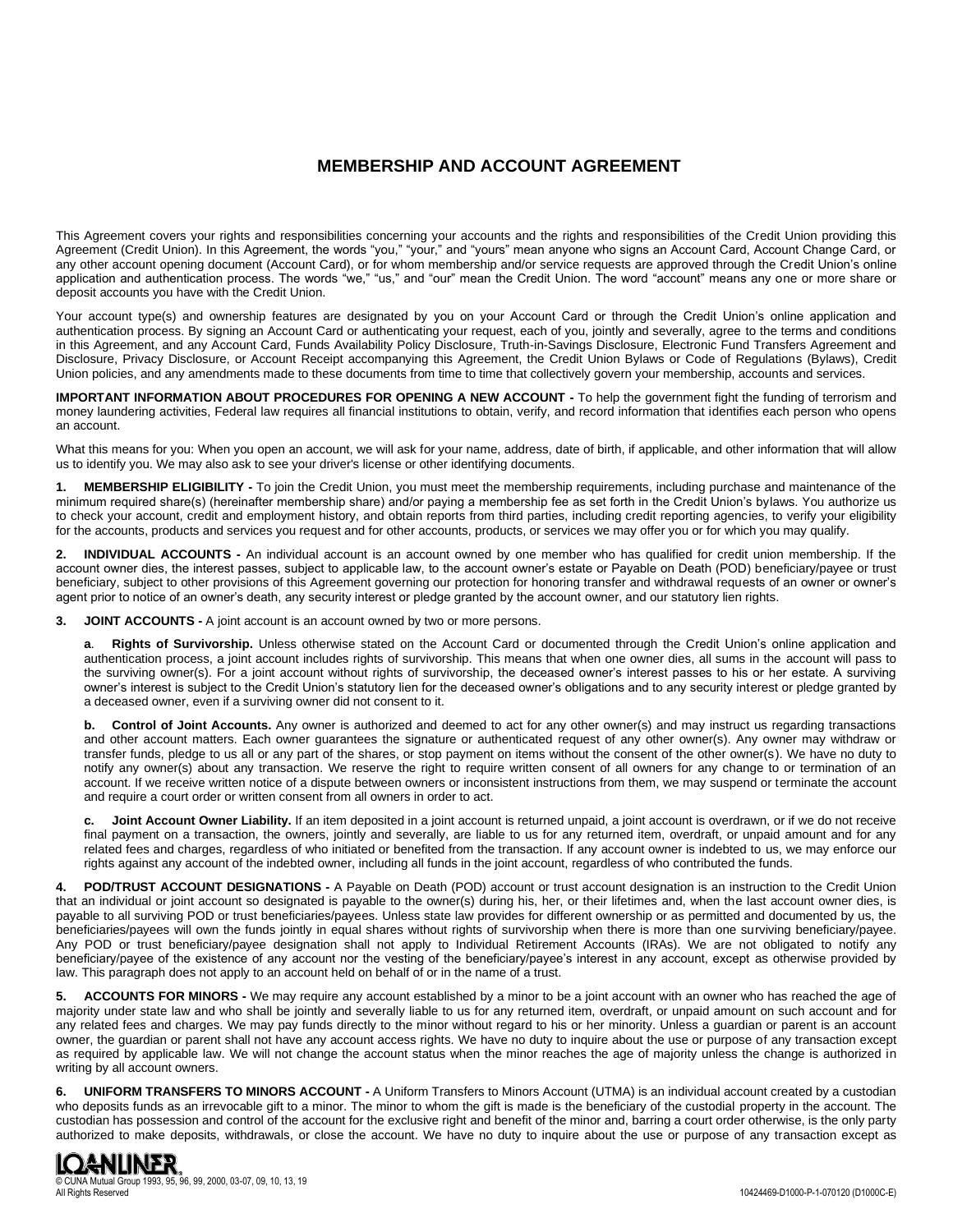required by applicable law. If the custodian dies, we may suspend the account until we receive instructions from any person authorized by law to withdraw funds or a court order authorizing withdrawals.

**7. AGENCY DESIGNATION ON AN ACCOUNT -** An agency designation on an account is an instruction to us that the owner authorizes another person to make transactions as agent for the account owner regarding the accounts designated. An agent has no ownership interest in the account(s) or credit union voting rights. We have no duty to inquire about the use or purpose of any transaction made by the agent except as required by applicable law.

**DEPOSIT OF FUNDS REQUIREMENTS** - Funds may be deposited to any account, in any manner approved by the Credit Union in accordance with the requirements set forth in the Truth-in-Savings Disclosure. Deposits made by mail, at night depositories, or at unstaffed facilities are not our responsibility until we receive them. We reserve the right to refuse or to return any deposit.

**a. Endorsements.** We may accept transfers, checks, drafts, and other items for deposit into any of your accounts if they are made payable to, or to the order of, one or more account owners even if they are not endorsed by all payees. You authorize us to supply missing endorsements of any owners if we choose. If a check, draft, or item that is payable to two or more persons is ambiguous as to whether it is payable to either or both, we may process the check, draft, or item as though it is payable to either person. If an insurance, government, or other check or draft requires an endorsement, we may require endorsement as set forth on the item. Endorsements must be made on the back of the check or draft within 1½ inches of the top edge, although we may accept endorsements outside this space. However, any loss we incur from a delay or processing error resulting from an irregular endorsement or other markings by you or any prior endorser will be your responsibility. If we offer a remote deposit capture service and you have been approved to use the service to make deposits to your account, you agree that, prior to transmitting check or draft images, you will restrictively endorse each original check or draft in accordance with any other agreement with us that governs this service.

**b. Collection of Items.** We act only as your agent and we are not responsible for handling items for deposit or collection beyond the exercise of ordinary care. We are not liable for the loss of an item in transit or the negligence of any correspondent. Each correspondent will only be liable for its own negligence. We may send any item for collection. Items drawn on an institution located outside the United States are handled on a collection basis only. You waive any notice of nonpayment, dishonor, or protest regarding items we purchase or receive for credit or collection to your account. We reserve the right to pursue collection of previously dishonored items at any time, including giving a payor financial institution extra time beyond any midnight deadline limits.

**c. Restrictive Legends.** Some checks and drafts contain restrictive legends or similar limitations on the front of the item. Examples of restrictive legends include "two signatures required," "void after 60 days," and "not valid over \$500.00." We are not liable for payment of any check or draft contrary to a restrictive legend or other limitation contained in or on the item unless we have specifically agreed in writing to the restriction or limitation.

**d. Final Payment.** All checks, drafts, automated clearinghouse (ACH) transfers or other items credited to your account are provisional until we receive final payment. If final payment is not received, we may charge your account for the amount of such items and impose a returned item fee on your account. Any collection fees we incur may be charged to your account. We reserve the right to refuse or return any item or fund transfer.

**e. Direct Deposits.** We may offer direct deposit services, including preauthorized deposits (e.g., payroll checks, Social Security or retirement checks, or other government checks) or preauthorized transfers from other accounts. You must authorize direct deposits or preauthorized transfers by completing a separate authorization document. You must notify us if you wish to cancel or change a direct deposit or preauthorized transfer. Any cancellation or change will become effective once we receive notice from you and have a reasonable period of time to act on your request. If your account is overdrawn, you authorize us to deduct the amount your account is overdrawn from any deposit, including deposits of government payments or benefits. If we are required to reimburse the U.S. Government for any benefit payment directly deposited into your account, we may deduct the amount returned from any of your accounts, unless prohibited by law.

**f. Crediting of Deposits.** Deposits will be credited to your account on the day we consider them received as stated in our Funds Availability Policy Disclosure.

## **9. ACCOUNT ACCESS**

Authorized Signature. Your signature on the Account Card, or authentication and approval of your account, authorizes your account access. We will not be liable for refusing to honor any item or instruction if we believe the signature is not genuine. If you have authorized the use of a facsimile signature, we may honor any check or draft that appears to bear your facsimile signature, even if it was made by an unauthorized person. You authorize us to honor transactions initiated by a third person to whom you have given your account information, even if you do not authorize a particular transaction.

**b. Access Options.** You may access your account(s) in any manner we permit including, for example, in person at one of our branch offices, at an ATM or point-of-sale device, or by mail, telephone, automatic transfer, internet access or mobile application. We may return as unpaid any check or draft drawn on a form we do not provide, and you are responsible for any losses, expenses or fees we incur as a result of handling such a check or draft. We have the right to review and approve any form of power of attorney and may restrict account withdrawals or transfers. We may refuse to honor a power of attorney if our refusal is conducted in accordance with applicable state law.

**c. Credit Union Examination.** We may disregard any information on any check or draft other than the signature of the drawer, the amount of the item, and any magnetic encoding. You agree that we do not fail to exercise ordinary care in paying an item solely because our procedures do not provide for sight examination of items.

**10. FUND TRANSFERS -** Fund transfers we permit that are subject to Article 4A of the Uniform Commercial Code, such as wire transfers, will be subject to such provisions of the Uniform Commercial Code as enacted by the state where the main office of the Credit Union is located, except as otherwise provided in this Agreement. ACH transfers are subject to rules of the National Automated Clearinghouse Association (NACHA). We may execute certain requests for fund transfers by Fedwire which are subject to the Federal Reserve Board's Regulation J.

**a. Authorization for Transfers/Debiting of Accounts.** You may make or order fund transfers to or from your account. We will debit your account for the amount of a fund transfer from your account and will charge your account for any fees related to the transfer.

**b. Right to Refuse to Make Transfers/Limitation of Liability.** Unless we agree otherwise in writing, we reserve the right to refuse to execute any payment order to transfer funds to or from your account. We are not obligated to execute any payment order to transfer funds out of your account if the amount of the requested transfer plus applicable fees exceeds the available balance in your account. We are not liable for errors, delays, interruptions or transmission failures caused by third parties or circumstances beyond our control including mechanical, electronic or equipment failure. In addition, we will not be liable for consequential, special, punitive or indirect loss or damage you may incur in connection with fund transfers to or from your account.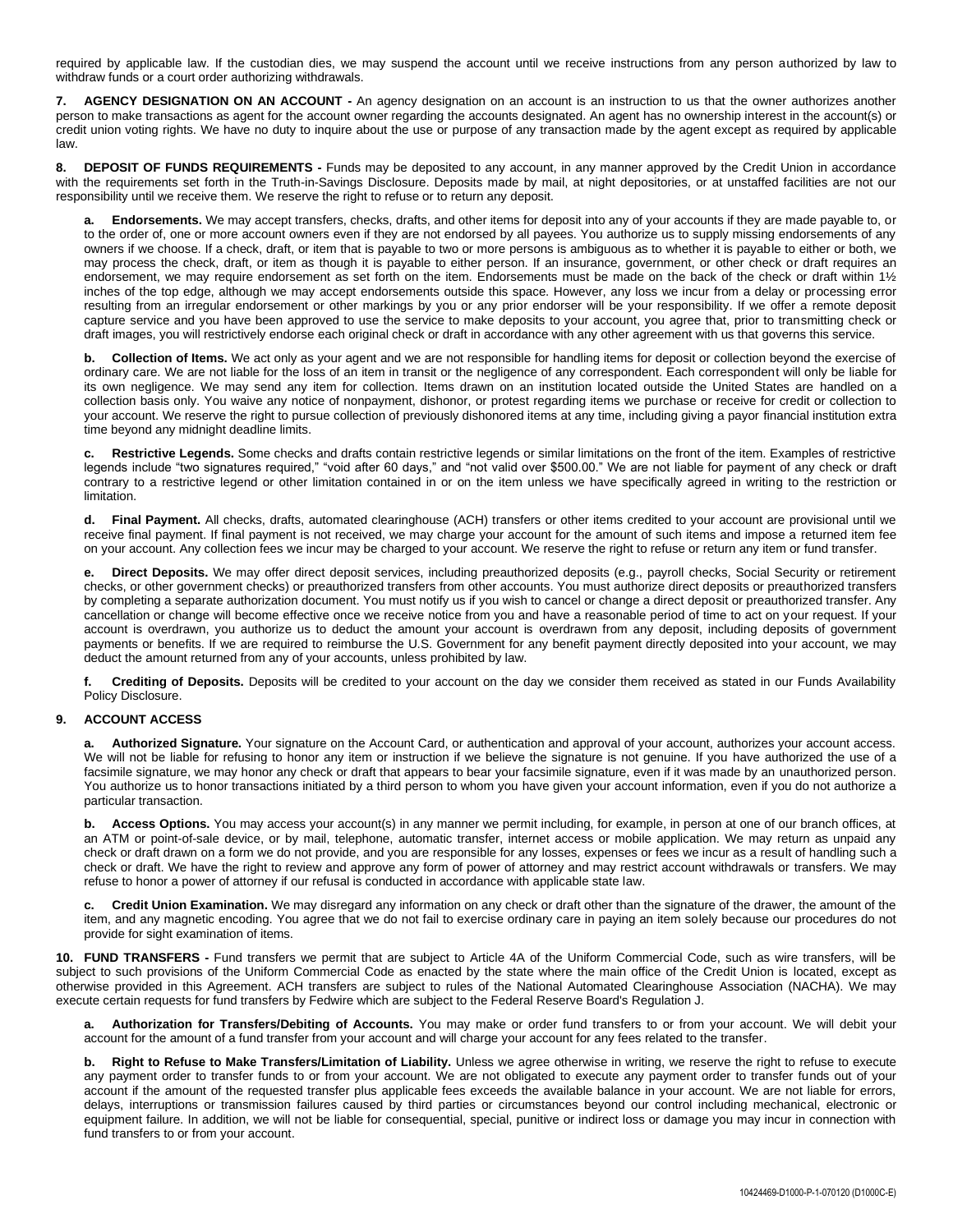**c. No Notice Required.** We will not provide you with notice when fund transfers are credited to your account. You will receive notice of such credits on your account statements. You may contact us to determine whether a payment has been received.

**d. Interest Payments.** If we fail to properly execute a payment order and such action results in a delay in payment to you, we will pay you dividends or interest, whichever applies to your account, for the period of delay as required by applicable law. You agree that the dividend or interest rate paid to you will be based on the lowest nominal dividend or interest rate we were paying on any account during that period.

**e. Provisional Credit for ACH Transactions.** We may provisionally credit your account for an ACH transfer before we receive final settlement. If we do not receive final settlement, we may reverse the provisional credit or require you to refund us the amount provisionally credited to your account, and the party originating the transfer will not be considered to have paid you.

**f. Payment Order Processing and Cut-off Times.** Payment orders we accept will be executed within a reasonable time of receipt. Unless we have agreed otherwise in writing, a payment order may not necessarily be executed on the date it is received or on a particular date you specify. Cut-off times may apply to the receipt, execution and processing of fund transfers, payment orders, cancellations, and amendments. Fund transfers, payment orders, cancellations, and amendments received after a cut-off time may be treated as having been received on the next fund transfer business day. Information about any cut-off times is available upon request. From time to time, we may need to temporarily suspend processing of a transaction for greater scrutiny or verification in accordance with applicable law. This action may affect settlement or availability of the transaction.

**g. Identifying Information.** If your payment order identifies the recipient and any financial institution by name and account or other identifying number, the Credit Union and any other financial institutions facilitating the transfer may rely strictly on the account or other identifying number, even if the number identifies a different person or financial institution.

**h. Amendments and Cancellations of Payment Orders.** Any account owner may amend or cancel a payment order regardless of whether that person initiated the order. We may refuse requests to amend or cancel a payment order that we believe will expose the Credit Union to liability or loss. Any request to amend or cancel a payment order that we accept will be processed within a reasonable time after it is received. You agree to hold us harmless from and indemnify us for all losses and expenses resulting from any actual or attempted amendment or cancellation of a payment order.

**i. Security Procedures.** We may require you to follow a security procedure to execute, amend or cancel a payment order so that we may verify the authenticity of the order, amendment or cancellation. You agree that the security procedure established by separate agreement between you and the Credit Union is commercially reasonable. If you refuse to follow a commercially reasonable security procedure that we offer, you agree to be bound by any payment order, whether authorized or not, that is issued in your name and accepted by us in good faith in accordance with the security procedure you choose.

**j. Duty to Report Unauthorized or Erroneous Fund Transfers.** You must exercise ordinary care to identify and report unauthorized or erroneous fund transfers on your account. You agree that you will review your account(s) and periodic statement(s). You further agree you will notify us of any unauthorized or erroneous transfers within the time frames described in the "Statements" section of this Agreement.

**k. Recording Telephone Requests.** You agree that we may record payment order, amendment and cancellation requests as permitted by applicable law.

**l. Remittance Transfers.** A "remittance transfer" is an electronic transfer of funds of more than \$15.00 which is requested by a sender and sent to a designated recipient in a foreign country by a remittance transfer provider. If we act as a remittance transfer provider and conduct a remittance transfer(s) on your behalf, the transaction(s) will be governed by 12 C.F.R. part 1005, subpart B - Requirements for remittance transfers. Terms applicable to such transactions may vary from those disclosed herein and will be disclosed to you at the time such services are requested and rendered in accordance with applicable law.

**11. ACCOUNT RATES AND FEES -** We pay account earnings and assess fees against your account as set forth in the Truth-in-Savings Disclosure and Schedule of Fees and Charges. We may change the Truth-in-Savings Disclosure or Schedule of Fees and Charges at any time and will notify you as required by law.

### **12. TRANSACTION LIMITATIONS**

**a. Withdrawal Restrictions.** We will pay checks or drafts, permit withdrawals, and make transfers from the available balance in your account. The availability of funds in your account may be delayed as described in our Funds Availability Policy Disclosure. We may also pay checks or drafts, permit withdrawals, and make transfers when you have an insufficient available balance in your account if you have established an overdraft protection plan or, if you do not have such a plan with us, in accordance with our overdraft payment policy.

We may refuse to allow a withdrawal in some situations and will advise you accordingly if, for example: (1) there is a dispute between account owners (unless a court has ordered the Credit Union to allow the withdrawal); (2) a legal garnishment or attachment is served; (3) the account secures any obligation to us; (4) required documentation has not been presented; or (5) you fail to repay a credit union loan on time. We may require you to give written notice of 7 to 60 days before any intended withdrawals.

**b. Transfer Limitations.** We may limit the dollar amount or the number of transfers from your account. Please consult your Truth-in-Savings Disclosure or your Electronic Fund Transfers Agreement and Disclosure.

**13. CERTIFICATE ACCOUNTS -** Any term share, share certificate, time deposit or certificate of deposit account (certificate account), whichever we offer as allowed by applicable federal or state law, is subject to the terms of this Agreement, the Truth-in-Savings Disclosure, the Account Receipt for each account, and any other documents we provide for the account, the terms of which are incorporated herein by reference.

### **14. OVERDRAFTS**

**a. Payment of Overdrafts.** If, on any day, the available balance in your share or deposit account is not sufficient to pay the full amount of a check, draft, transaction, or other item, plus any applicable fee, that is posted to your account, we may return the item or pay it, as described below. The Credit Union's determination of an insufficient available account balance may be made at any time between presentation and the Credit Union's midnight deadline with only one review of the account required. We do not have to notify you if your account does not have a sufficient available balance in order to pay an item. Your account may be subject to a fee for each item regardless of whether we pay or return the item. We may charge a fee each time an item is submitted or resubmitted for payment; therefore, you may be assessed more than one fee as a result of a returned item and resubmission(s) of the returned item.

If we offer standard overdraft services, this service allows us to authorize payment for the following types of transactions regardless of whether your share or deposit account has sufficient funds: (1) share drafts/checks and other transactions made using your checking account, except as otherwise described below; (2) automatic bill payments; (3) and ACH transactions. For ATM and one-time debit card transactions, you must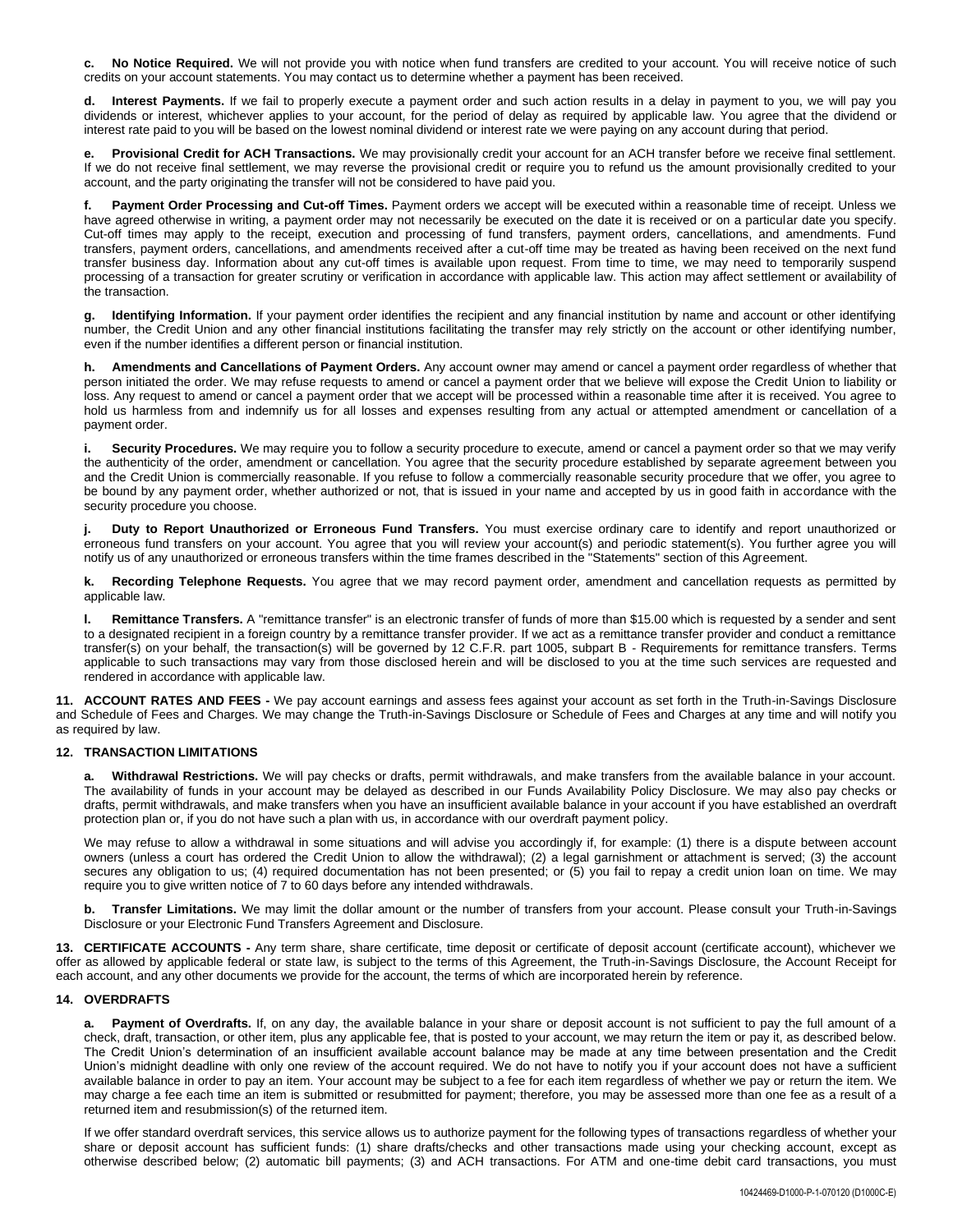affirmatively consent to such coverage. Without your consent, the Credit Union may not authorize and pay an ATM or one-time debit card transaction that will result in insufficient funds in your account. If you have established a service linking your share or deposit account with other individual or joint accounts, you authorize us to transfer funds from another account of yours to cover an insufficient item, including transfers from a share or deposit account, an overdraft line-of-credit account, or other account you so designate. Services and fees for these transactions are shown in the document the Credit Union uses to capture your affirmative consent and the Schedule of Fees and Charges.

Except as otherwise agreed in writing, if we exercise our right to use our discretion to pay such items that result in an insufficiency of funds in your account, we do not agree to pay them in the future and may discontinue coverage at any time without notice. If we pay these items or impose a fee that results in insufficient funds in your account, you agree to pay the insufficient amount, including the fee assessed by us, in accordance with our standard overdraft services or any other service you may have authorized with us or, if you do not have such protections with us, in accordance with any overdraft payment policy we have, as applicable.

How Transactions are Posted to Your Account. Basically, there are two types of transactions that affect your account: credits (deposits of money into your account) and debits (payments out of your account). It is important to understand how each is applied to your account so that you know how much money you have and how much is available to you at any given time. This section explains generally how and when we post transactions to your account.

**Credits.** Deposits are generally added to your account when we receive them. However, in some cases when you deposit a check, the full amount of the deposit may not be available to you at the time of deposit. Please refer to the Funds Availability Policy Disclosure for details regarding the timing and availability of funds from deposits.

**Debits.** There are several types of debit transactions. Common debit transactions are generally described below. Keep in mind that there are many ways transactions are presented for payment by merchants, and we are not necessarily in control of when transactions are received.

- **• Checks.** When you write a check, it is processed through the Federal Reserve system. We receive data files of cashed checks from the Federal Reserve each day. The checks drawn on your account are compiled from these data files and paid each day. We process the payments in the order contained in the data file.
- **• ACH Payments.** We receive data files every day from the Federal Reserve with Automated Clearing House (ACH) transactions. These include, for example, automatic bill payments you have authorized. ACH transactions for your account are posted throughout the day in order of receipt.
- **• PIN-Based Debit Card Purchase Transactions.** These are purchase transactions using your debit card for which a merchant may require you to enter your personal identification number (PIN) at the time of sale. They are processed through a PIN debit network. These transactions are similar to ATM withdrawal transactions because the money is usually deducted from your account immediately at the time of the transaction. However, depending on the merchant, a PIN-based transaction may not be immediately presented for payment.
- **• Signature-Based Debit Card Purchase Transactions.** These are purchase transactions using your debit card that are processed through a signature-based network. Rather than entering a PIN, you typically sign for the purchase; however, merchants may not require your signature for certain transactions. Merchants may seek authorization for these types of transactions. The authorization request places a hold on funds in your account when the authorization is completed. The "authorization hold" will reduce your available balance by the amount authorized but will not affect your actual balance. The transaction is subsequently processed by the merchant and submitted to us for payment. This can happen hours or sometimes days after the transaction, depending on the merchant and its payment processor. These payment requests are received in real time throughout the day and are posted to your account when they are received.

The amount of an authorization hold may differ from the actual payment because the final transaction amount may not yet be known to the merchant when you present your card for payment. For example, if you use your debit card at a restaurant, a hold will be placed in an amount equal to the bill presented to you; but when the transaction posts, it will include any tip that you may have added to the bill. This may also be the case where you present your debit card for payment at gas stations, hotels and certain other retail establishments. We cannot control how much a merchant asks us to authorize, or when a merchant submits a transaction for payment.

This is a general description of certain types of transactions. These practices may change, and we reserve the right to pay items in any order we choose as permitted by law.

**c. Understanding Your Account Balance.** Your checking account has two kinds of balances: the actual balance and the available balance. Your actual balance reflects the full amount of all deposits to your account as well as payment transactions that have been posted to your account. It does not reflect checks you have written and are still outstanding or transactions that have been authorized but are still pending. Your available balance is the amount of money in your account that is available for you to use. Your available balance is your actual balance less: (1) holds placed on deposits; (2) holds on debit card or other transactions that have been authorized but are not yet posted; and (3) any other holds, such as holds related to pledges of account funds and minimum balance requirements or to comply with court orders. We use your available balance to determine whether there are sufficient funds in your account to pay items, including checks and drafts, as well as ACH, debit card and other electronic transactions. Pending transactions and holds placed on your account may reduce your available balance and may cause your account to become overdrawn regardless of your actual balance. In such cases, subsequent posting of the pending transactions may further overdraw your account and be subject to additional fees. You should assume that any item which would overdraw your account based on your available balance may create an overdraft. You may check your available balance online at www.premieronecu.org, at an ATM, by visiting a credit union branch or by calling us at 1 (408) 524-4500.

**15. POSTDATED AND STALEDATED CHECKS OR DRAFTS -** You agree not to issue any check or draft that is payable on a future date (postdated). If you do draw or issue a check or draft that is postdated and we pay it before that date, you agree that we shall have no liability to you for such payment. You agree not to deposit checks, drafts, or other items before they are properly payable. We are not obligated to pay any check or draft drawn on your account that is presented more than six months past its date; however, if the check or draft is paid against your account, we will have no liability for such payment.

### **16. STOP PAYMENT ORDERS**

**a. Stop Payment Order Request.** Any owner may request a stop payment order on any check or draft drawn on the owner's account. To be binding, the order must accurately describe the check or draft, including the exact account number, check or draft number, and amount of the check or draft. This exact information is necessary for the Credit Union to identify the check or draft. If we receive incorrect or incomplete information, we will not be responsible for failing to stop payment on the check or draft. In addition, we must receive sufficient advance notice of the stop payment order to allow us a reasonable opportunity to act on it. If we recredit your account after paying a check or draft over a valid and timely stop payment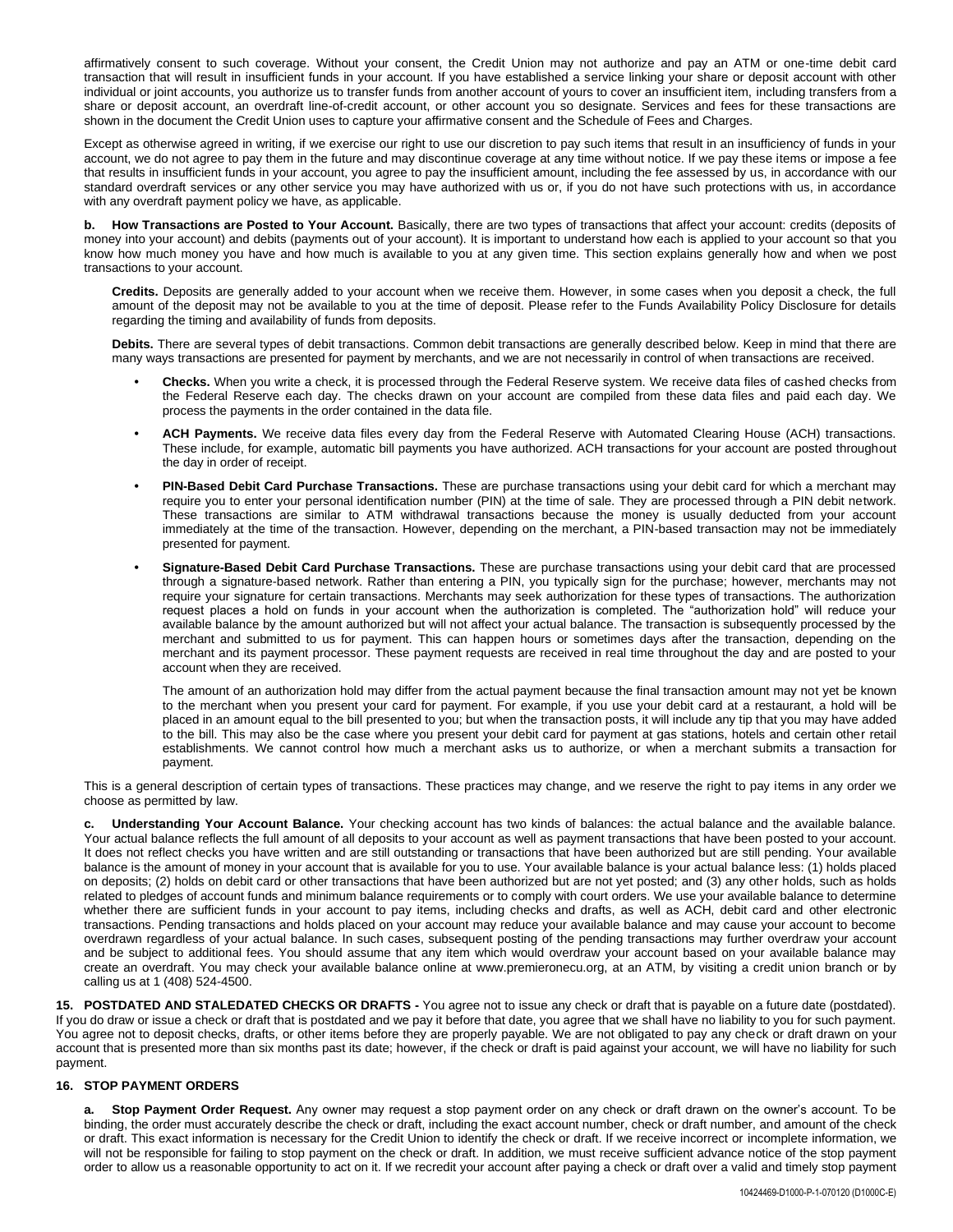order, you agree to sign a statement describing the dispute with the payee, to assign to us all of your rights against the payee or other holders of the check or draft, and to assist us in any legal action.

Stop payment orders for preauthorized debit transactions from your account are governed by Regulation E. Please refer to the Electronic Fund Transfers Agreement and Disclosure for rules regarding stop payments on preauthorized debit transactions.

**b. Duration of Order.** You may make an oral stop payment order which will lapse within 14 calendar days unless you confirm it in writing, or in a record if allowed by applicable law, within that time. A written stop payment order is effective for six months and may be renewed for additional sixmonth periods by submitting a renewal request in writing, or in a record if allowed by applicable law, before the stop payment order then in effect expires. We do not have to notify you when a stop payment order expires.

**c. Liability.** Fees for stop payment orders are set forth in the Truth-in-Savings Disclosure or Schedule of Fees and Charges. You may not stop payment on any certified check, cashier's check, teller's check, or any other check, draft, or payment guaranteed by us. Although payment of an item may be stopped, you may remain liable to any item holder, including us. You agree to indemnify and hold the Credit Union harmless from all costs, including attorney's fees and all damages or claims related to our refusal to pay an item, as well as claims of any joint account owner or of any payee or endorsee for failing to stop payment of an item as a result of incorrect information provided by you.

**17. CREDIT UNION LIABILITY -** If we do not properly complete a transaction according to this Agreement, we will be liable for your losses or damages not to exceed the amount of the transaction, except as otherwise provided by law. We will not be liable if, for example: (1) your account contains an insufficient available balance for the transaction; (2) circumstances beyond our control prevent the transaction; (3) your loss is caused by your or another financial institution's negligence; or (4) your account funds are subject to legal process or other claim. We will not be liable for consequential damages, except liability for wrongful dishonor. We are not responsible for a check or draft that is paid by us if we acted in a commercially reasonable manner and exercised ordinary care. We exercise ordinary care if our actions or nonactions are consistent with applicable state law, Federal Reserve regulations and operating letters, clearinghouse rules, and general financial institution practices followed in the area we serve. You grant us the right, in making payments of deposited funds, to rely exclusively on the form of the account and the terms of this Agreement. Any conflict regarding what you and our employees say or write will be resolved by reference to this Agreement.

**18. CHECKS OR DRAFTS PRESENTED FOR PAYMENT IN PERSON -** We may refuse to accept any check or draft drawn on your account that is presented for payment in person. Such refusal shall not constitute a wrongful dishonor of the check or draft, and we shall have no liability for refusing payment. If we agree to cash a check or draft that is presented for payment in person, we may require the presenter to pay a fee. Any applicable check or draft cashing fees are stated in the Schedule of Fees and Charges.

**19. REMOTELY CREATED CHECKS OR DRAFTS -** For purposes of this paragraph, "account" means a transaction account, credit account, or any other account on which checks or drafts may be drawn. A remotely created check or draft is a check or draft created by someone other than the person on whose account the check or draft is drawn. A remotely created check or draft is generally created by a third party payee as authorized by the owner of the account on which the check or draft is drawn. Authorization is usually made over the telephone or through online communication. The owner of the account does not sign a remotely created check or draft. In place of the owner's signature, the remotely created check or draft usually bears a statement that the owner authorized the check or draft or bears the owner's printed or typed name. If you authorize a third party to draw a remotely created check or draft against your account, you may not later revoke or change your authorization. It is your responsibility to resolve any authorization issues directly with the third party. We are not required to credit your account and may charge against your account any remotely created check or draft for which the third party has proof of your authorization.

**20. PLEDGE, RIGHT OF OFFSET AND STATUTORY LIEN -** Unless prohibited by law, you pledge and grant as security for all obligations you may have now or in the future, except obligations secured by your principal residence, all shares and dividends and all deposits and interest, if any, in all accounts you have with us now and in the future. If you pledge a specific dollar amount in your account(s) for a loan, we will freeze the funds in your account(s) to the extent of the outstanding balance of the loan or, if greater, the amount of the pledge if the loan is a revolving loan. Otherwise, funds in your pledged account(s) may be withdrawn unless you are in default. You agree we have the right to offset funds in any of your accounts against the obligation owed to us. Federal or state law (depending upon whether we have a federal or state charter) gives us a lien on all shares and dividends and all deposits and interest, if any, in accounts you have with us now and in the future. Except as limited by federal or state law, the statutory lien gives us the right to apply the balance of all your accounts to any obligation on which you are in default. After you are in default, we may exercise our statutory lien rights without further notice to you.

**Your pledge and our statutory lien rights will allow us to apply the funds in your account(s) to what you owe when you are in default, except**  as limited by federal or state law. If we do not apply or offset the funds in your account(s) to satisfy your obligation, we may place an administrative freeze on your account(s) in order to protect our statutory lien rights and may apply or offset the funds in your account(s) to the amount you owe us at a later time. The statutory lien and your pledge do not apply to any Individual Retirement Account or any other account that would lose special tax treatment under federal or state law if given as security. By not enforcing our right to apply or offset funds in your account(s) to your obligations that are in default, we do not waive our right to enforce these rights at a later time.

**21. LEGAL PROCESS -** If any legal action is brought against your account, we may pay out funds according to the terms of the action or refuse any payout until the dispute is resolved, as permitted by law. Any expenses or attorney fees we incur responding to legal process may be charged against your account without notice, unless prohibited by law. Any legal process against your account is subject to our lien and security interest.

**22. ACCOUNT INFORMATION -** Upon request, we will give you the name and address of each agency from which we obtain a credit report regarding your account. We agree not to disclose account information to third parties except when: (1) it is necessary to complete a transaction; (2) the third party seeks to verify the existence or condition of your account in accordance with applicable law; (3) such disclosure complies with the law or a government agency or court order; or (4) you give us written permission.

### **23. NOTICES**

**Name or Address Changes.** You are responsible for notifying us of any name or address change. The Credit Union is only required to attempt to communicate with you at the most recent address you have provided to us. We may require all name and address changes to be provided in writing. If we attempt to locate you, we may impose a service fee as set forth in the Truth-in-Savings Disclosure or Schedule of Fees and Charges.

**b.** Notice of Amendments. Except as prohibited by applicable law, we may change the terms of this Agreement at any time. We will notify you, in a manner we deem appropriate under the circumstances, of any changes in terms, rates or fees as required by law. We reserve the right to waive any terms of this Agreement. Any such waiver shall not affect our right to future enforcement.

**c. Effect of Notice.** Any written notice you give us is effective when we receive it. Any written notice we give to you is effective when it is provided electronically or is deposited in the U.S. mail, postage prepaid and addressed to you at your statement mailing address, and will be effective whether or not received by you. Notice to any account owner is considered notice to all account owners.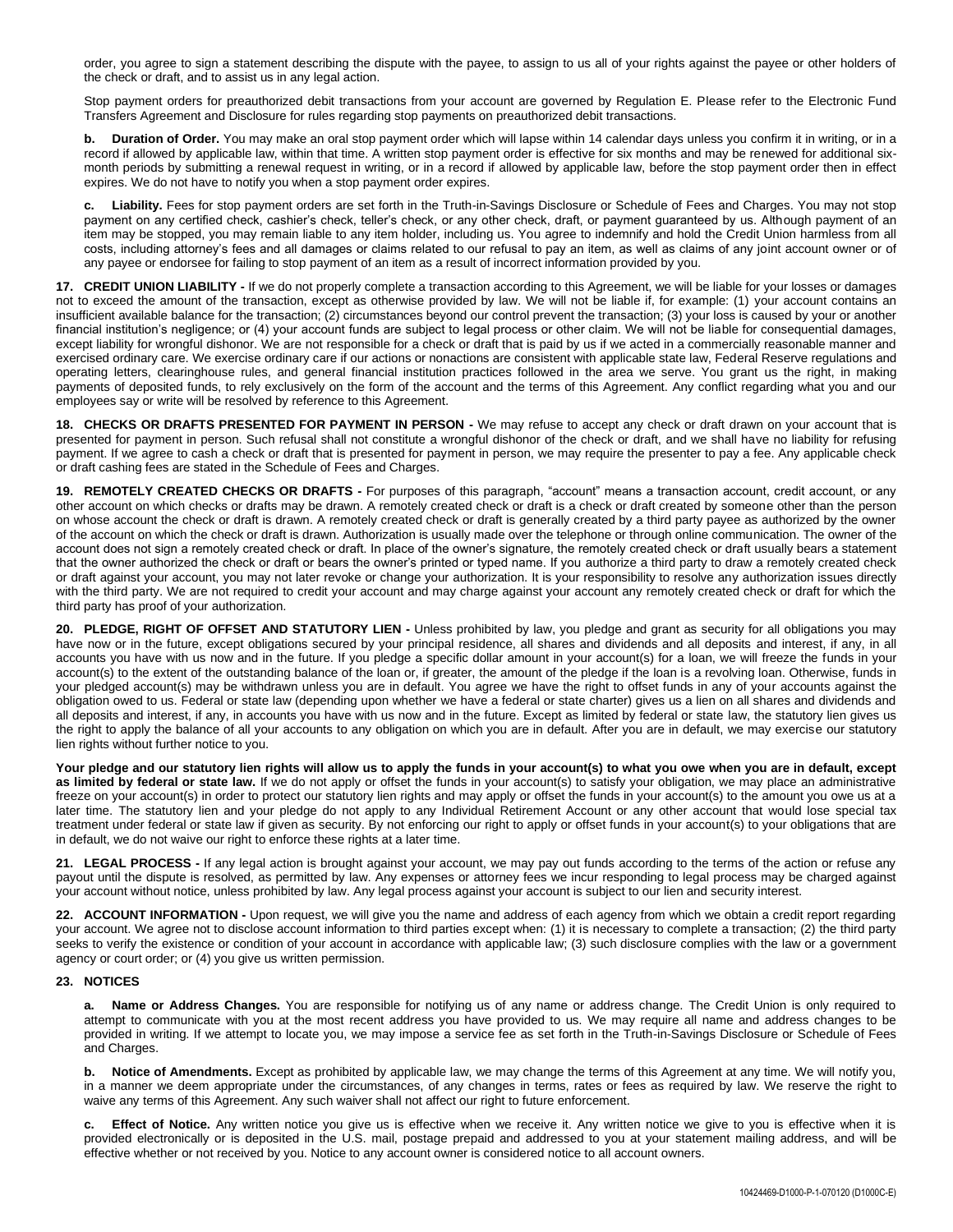**d. Electronic Notices.** If you have agreed to receive notices electronically, we may send you notices electronically and discontinue mailing paper notices to you until you notify us that you wish to reinstate receiving paper notices.

**24. TAXPAYER IDENTIFICATION NUMBER AND BACKUP WITHHOLDING -** You agree that we may withhold taxes from any dividends or interest earned on your account as required by federal, state or local law or regulations. Your failure to furnish a correct Taxpayer Identification Number (TIN) or meet other requirements may result in backup withholding. If your account is subject to backup withholding, we must withhold and pay to the Internal Revenue Service a percentage of dividends, interest, and certain other payments. If you fail to provide your TIN within a reasonable time we may close your account and return the balance to you, less any applicable service fees.

# **25. STATEMENTS**

**a. Contents.** If we provide a periodic statement for your account, you will receive a periodic statement that shows the transactions and activity on your account during the statement period as required by applicable law. If a periodic statement is provided, you agree that only one statement is necessary for joint accounts. For share draft or checking accounts, you understand and agree that your original check or draft, when paid, becomes property of the Credit Union and may not be returned to you, but copies of the check or draft may be retained by us or by payable-through financial institutions and may be made available upon your request. You understand and agree that statements are made available to you on the date they are mailed to you or, if you have requested, on the date they are made available to you electronically. You also understand and agree that checks, drafts, or copies thereof are made available to you on the date the statement is mailed to you or is provided to you electronically, even if the checks or drafts do not accompany the statement.

**b. Examination.** You are responsible for promptly examining each statement upon receiving it and reporting any irregularities to us. If you fail to report any irregularities such as forged, altered, unauthorized, unsigned, or otherwise fraudulent items drawn on your account, erroneous payments or transactions, or other discrepancies that are reflected on your statement within 33 days of the date we sent or otherwise provided the statement to you, we will not be responsible for your loss. We also will not be liable for any items that are forged or altered in a manner not detectable by a reasonable person, including the unauthorized use of facsimile signature equipment.

Unauthorized electronic fund transfers governed by Regulation E are subject to different reporting periods. Please refer to the Electronic Fund Transfers Agreement and Disclosure for reporting requirements pertaining to electronic fund transfers.

Notice to Credit Union. You agree that the Credit Union's retention of checks or drafts does not alter or waive your responsibility to examine your statements or the time limit for notifying us of any errors. The statement will be considered correct for all purposes, and we will not be liable for any payment made or charge to your account unless you notify us in writing within the above time limit for notifying us of any errors. If you fail to receive a periodic statement, you agree to notify us within 14 days of the time you regularly receive a statement.

**d. Address.** If we mail you a statement, we will send it to the last known address shown in our records. If you have requested to receive your statement electronically, we will send the statement or notice of statement availability to the last e-mail address shown in our records.

**26. INACTIVE ACCOUNTS -** As allowed by applicable law, we may classify your account as inactive or dormant and assess a fee if you have not made any transactions in your account over a specified period of time. The period of inactivity, the fee for servicing an inactive or dormant account, and the minimum balance required to avoid the service fee, if any, are set forth in our Schedule of Fees and Charges. You authorize us to transfer funds from another account of yours to cover any service fees, if applicable. To the extent allowed by law, we reserve the right to transfer the account funds to an account payable or reserve account and to suspend any further account statements. If a deposit or withdrawal has not been made on the account and we have had no other sufficient contact with you within the period specified by state law, the account will then be presumed to be abandoned. Funds in abandoned accounts will be reported and remitted in accordance with state law. Once funds have been turned over to the state, we have no further liability to you for such funds. If you choose to reclaim such funds, you must apply to the appropriate state agency.

**27. SPECIAL ACCOUNT INSTRUCTIONS -** You may request that we facilitate certain trust, will, or court-ordered account arrangements. However, because we do not give legal advice, we cannot counsel you as to which account arrangement most appropriately meets the specific requirements of your trust, will, or court order. If you ask us to follow any instructions that we believe might expose us to claims, lawsuits, expenses, liabilities, or damages, whether directly or indirectly, we may refuse to follow your instructions or may require you to indemnify us or post a bond or provide us with other protection. We may require that account changes requested by you, or any account owner, such as adding or closing an account or service, be evidenced by a signed Account Change Card or other document which evidences a change to an account and accepted by us.

**28. TERMINATION OF ACCOUNT -** We may terminate your account at any time without notice to you or may require you to close your account and apply for a new account if, for example: (1) there is a change in owners or authorized signers; (2) there has been a forgery or fraud reported or committed involving your account; (3) there is a dispute as to the ownership of the account or of the funds in the account; (4) any checks or drafts are lost or stolen; (5) there are excessive returned unpaid items not covered by an overdraft protection plan; (6) there has been any misrepresentation or any other abuse of any of your accounts; (7) we reasonably deem it necessary to prevent a loss to us; or (8) as otherwise permitted by law. You may terminate an individual account by giving written notice. We reserve the right to require the consent of all owners to terminate a joint account. We are not responsible for payment of any check, draft, withdrawal, transaction, or other item after your account is terminated; however, if we pay an item after termination, you agree to reimburse us.

**29. TERMINATION OF MEMBERSHIP; LIMITATION OF SERVICES -** You may terminate your membership by giving us written notice or by withdrawing your minimum required membership share, if any, and closing all of your accounts. You may be expelled from membership for any reason allowed by applicable law. We may restrict account access and services without notice to you when your account is being misused; you have demonstrated conduct which is abusive in nature; as outlined in any policy we have adopted regarding restricting services; or as otherwise permitted by law.

**30. DEATH OF ACCOUNT OWNER -** We may honor all transfer orders, withdrawals, deposits, and other transactions on an account until we know of a member's death. Even with such knowledge, we may continue to pay checks or drafts or honor other payments or transfer orders authorized by the deceased member for a period of ten days after the member's death unless we receive instructions from any person claiming an interest in the account to stop payment on the checks, drafts, or other items. We may require anyone claiming a deceased owner's account funds to indemnify us for any losses resulting from our honoring that claim. This Agreement will be binding upon any heirs or legal representatives of any account owner.

**31. UNLAWFUL INTERNET GAMBLING AND OTHER ILLEGAL ACTIVITIES -** You agree that you are not engaged in unlawful internet gambling or any other illegal activity. You agree that you will not use any of your accounts, access devices or services for unlawful internet gambling or other illegal activities. We may terminate your account relationship if you engage in unlawful internet gambling or other illegal activities.

**32. SEVERABILITY -** If a court holds any portion of this Agreement to be invalid or unenforceable, the remainder of this Agreement shall not be invalid or unenforceable and will continue in full force and effect. All headings are intended for reference only and are not to be construed as part of the Agreement.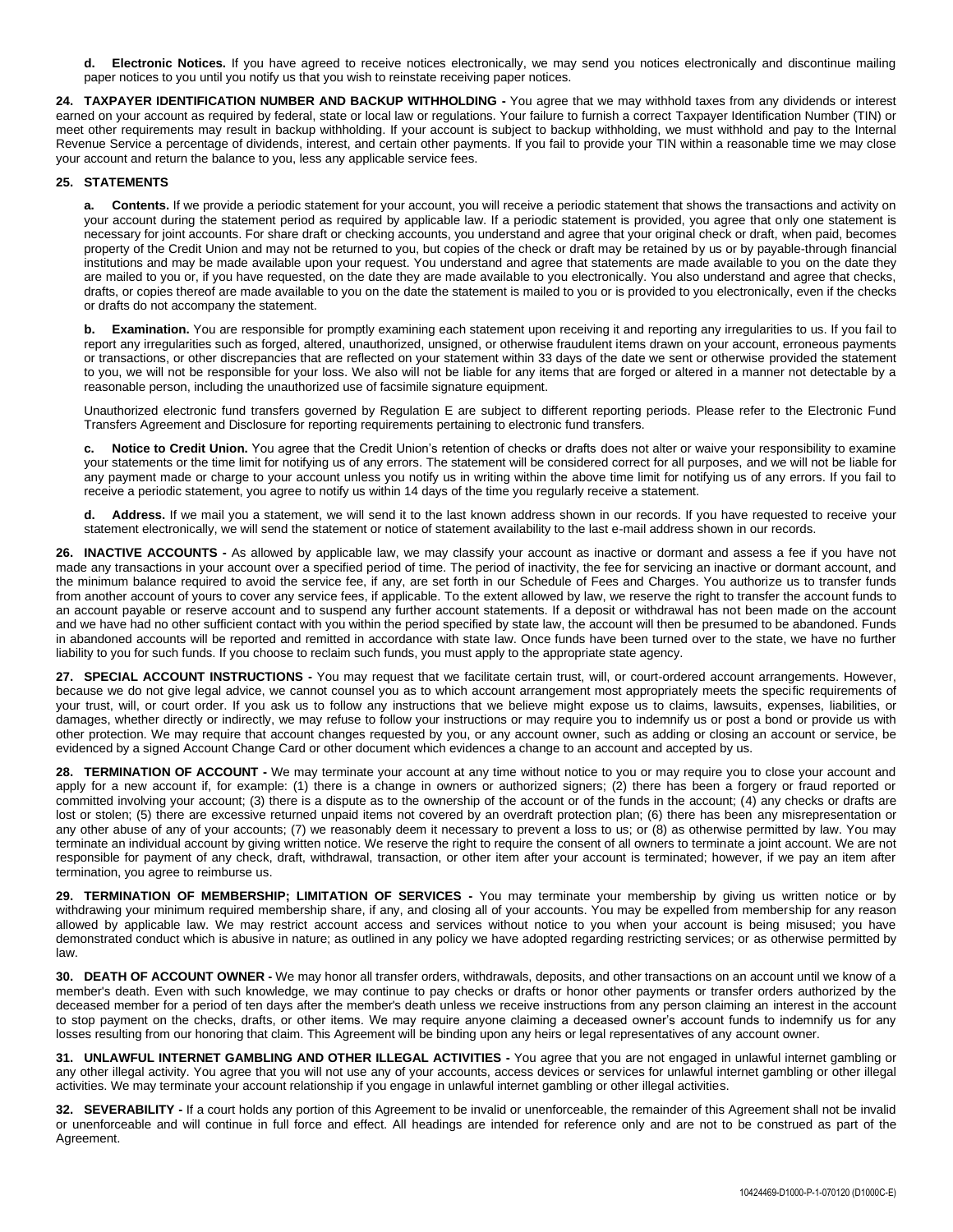**33. ENFORCEMENT -** You are liable to us for any losses, costs, or expenses we incur resulting from your failure to follow this Agreement. You authorize us to deduct any such losses, costs, or expenses from your account without prior notice to you. If we bring a legal action to collect any amount due under or to enforce this Agreement, we shall be entitled, subject to applicable law, to payment of reasonable attorney's fees and costs, including fees on any appeal, bankruptcy proceedings, and any post judgment collection actions.

**34. GOVERNING LAW -** This Agreement is governed by the following, as amended from time to time: the Credit Union's bylaws; local clearinghouse and other payment system rules; federal laws and regulations, including applicable principles of contract law; and the laws and regulations of the state of California. As permitted by applicable law, you agree that any legal action regarding this Agreement shall be brought in the county in which the Credit Union is located.

**35. NEGATIVE INFORMATION NOTICE - We may report information about your loan, share, or deposit accounts to credit bureaus. Late payments, missed payments, or other defaults on your accounts may be reflected in your credit report.**

**36. MONITORING AND RECORDING COMMUNICATIONS -** We may monitor and record communications between you and us, including telephone conversations, electronic messages, electronic records, or other data transmissions that affect your accounts or other products and services. Except as otherwise prohibited by applicable law, you agree we may monitor and record such communications without your approval or further notice to you.

**37. CONSENT TO CONTACT -** By signing or otherwise authenticating an Account Card, you agree we and/or our third-party providers, including debt collectors, may contact you by telephone or text message at any telephone number associated with your account, including wireless telephone numbers (i.e. cell phone numbers) which could result in charges to you, in order to service your account or collect any amounts owed to us, excluding any contacts for advertising and telemarketing purposes as prescribed by law. You further agree methods of contact may include use of pre-recorded or artificial voice messages, and/or use of an automatic dialing device. You may withdraw the consent to be contacted on your wireless telephone number(s) at any time by any reasonable means. If you have provided a wireless telephone number(s) on or in connection with any account, you represent and agree you are the wireless subscriber or customary user with respect to the wireless telephone number(s) provided and have the authority to give this consent. Furthermore, you agree to notify us of any change to the wireless telephone number(s) which you have provided to us.

In order to help mitigate harm to you and your account, we may contact you on any telephone number associated with your account, including a wireless telephone number (i.e. cell phone number), to deliver to you any messages related to suspected or actual fraudulent activity on your account, data security breaches or identity theft following a data breach, money transfers or any other exigent messages permitted by applicable law. These contacts will not contain any telemarketing, cross-marketing, solicitation, advertising, or debt collection message of any kind. The contacts will be concise and limited in frequency as required by law. You will have an opportunity to opt-out of such communications at the time of delivery.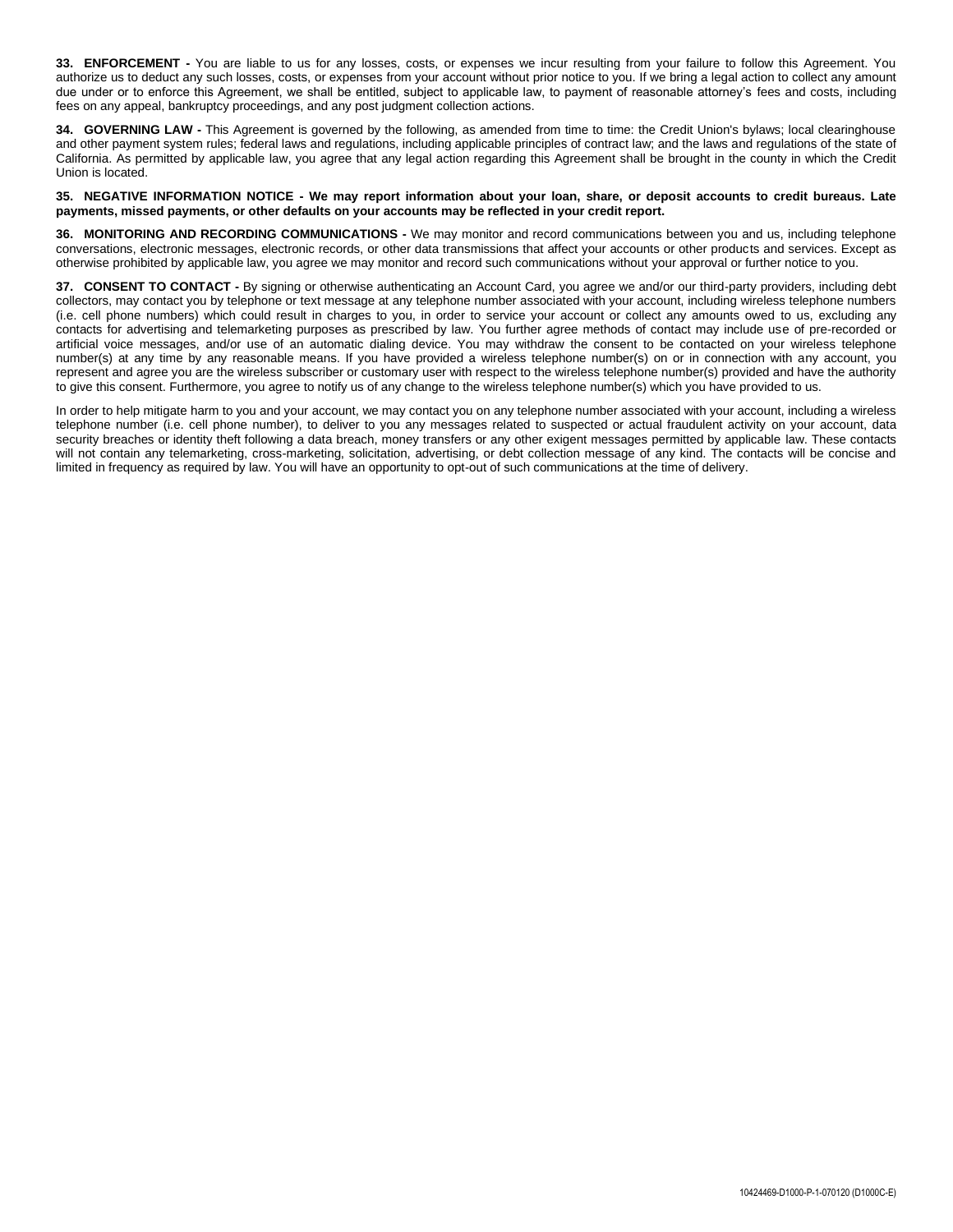# **FUNDS AVAILABILITY POLICY DISCLOSURE**

This Disclosure describes your ability to withdraw funds from all your accounts at Premier One Credit Union except for funds deposited to certificate accounts. The Credit Union reserves the right to delay the availability of funds deposited to certificate accounts for periods longer than those disclosed in this policy. Please ask us if you have a question about which accounts are affected by this policy.

1. **GENERAL POLICY** — Our policy is to make funds from your cash and check deposits available to you on the same business day that we receive your deposit. Electronic direct deposits will be available on the day we receive the deposit. Once they are available, you can withdraw the funds in cash and we will use the funds to pay checks that you have written. For determining the availability of your deposits, every day is a business day, except Saturdays, Sundays, and federal holidays. If you make a deposit before close of business on a business day that we are open, we will consider that day to be the day of your deposit. However, if you make a deposit after our cutoff hour or on a day we are not open, we will consider that the deposit was made on the next business day we are open.

**2. RESERVATION OF RIGHT TO HOLD —** In some cases, we will not make all of the funds that you deposit by check available to you on the same business day that we receive your deposit. Funds may not be available until the second business day after the day of your deposit. However, the first \$225.00 of your deposit will be available on the first business day after the day of your deposit. If we are not going to make all of the funds from your deposit available on the same business day, we will notify you at the time you make your deposit. We will also tell you when the funds will be available. If your deposit is not made directly to one of our employees or if we decide to take this action after you have left the premises, we will mail you the notice by the next business day after we receive your deposit. If you will need the funds from a deposit right away, you should ask us when the funds will be available.

**3. HOLDS ON OTHER FUNDS —** If we cash a check for you that is drawn on another financial institution, we may withhold the availability of a corresponding amount of funds that are already in your account. Those funds will be available at the time funds from the check we cashed would have been available if you had deposited it. If we accept for deposit a check that is drawn on another financial institution, we may make funds from the deposit available for withdrawal immediately but delay your availability to withdraw a corresponding amount of funds that you have on deposit in another account with us. The funds in the other account would then not be available for withdrawal until the time periods that are described elsewhere in this Disclosure for the type of check that you deposited.

**4. LONGER DELAYS MAY APPLY —** We may delay your ability to withdraw funds deposited by check into your account an additional number of days for these reasons:

- We believe a check you deposit will not be paid.
- You deposit checks totaling more than \$5,525.00 on any one (1) day.
- You redeposit a check that has been returned unpaid.
- You have overdrawn your account repeatedly in the last six (6) months.
- There is an emergency, such as failure of communications or computer equipment.

We will notify you if we delay your ability to withdraw funds for any of these reasons and we will tell you when the funds will be available. They will generally be available no later than the seventh business day after the day of your deposit.

**5. SPECIAL RULES FOR NEW ACCOUNTS —** If you are a new member, the following special rules will apply during the first 30 days your account is open.

Funds from electronic direct deposits to your account will be available on the day we receive the deposit. Funds from deposits of cash, wire transfers, and the first \$5,525.00 of a day's total deposits of cashier's, certified, teller's, traveler's, and federal, state, and local government checks will be available on the next business day after the day of your deposit if the deposit meets certain conditions. For example, the checks must be payable to you. The excess over \$5,525.00 will be available on the ninth business day after the day of your deposit. If your deposit of these checks (other than a U.S. Treasury check) is not made in person to one of our employees, the first \$5,525.00 will not be available until the second business day after the day of your deposit. Funds from all other check deposits will be available on the seventh business day after the day of your deposit.

**6. DEPOSITS AT NONPROPRIETARY ATMS —** Funds from any deposits (cash or checks) made at automated teller machines (ATMs) we do not own or operate will not be available until the fifth business day after the date of your deposit. This rule does not apply at ATMs that we own or operate. All ATMs that we own or operate are identified as our machines.

**7. FOREIGN CHECKS —** Checks drawn on financial institutions located outside the U.S. (foreign checks) cannot be processed the same as checks drawn on U.S. financial institutions. Foreign checks are exempt from the policies outlined in this Disclosure. Generally, the availability of funds for deposits of foreign checks will be delayed for the time it takes us to collect the funds from the financial institution upon which it is drawn.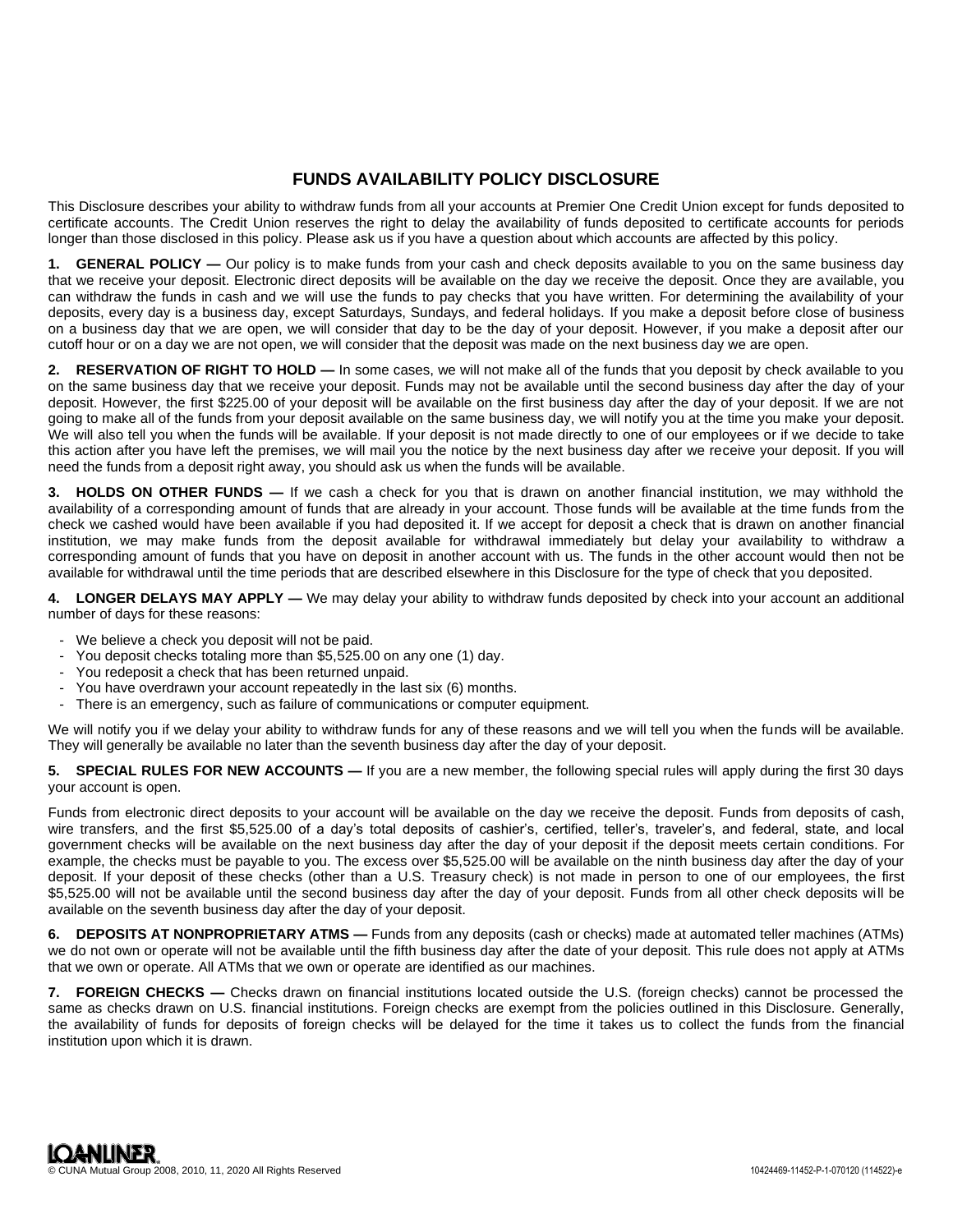# **ELECTRONIC FUND TRANSFERS AGREEMENT AND DISCLOSURE**

This Electronic Fund Transfers Agreement and Disclosure is the contract which covers your and our rights and responsibilities concerning the electronic fund transfers (EFT) services offered to you by PremierOne Credit Union ("Credit Union"). In this Agreement, the words "you," "your," and "yours" mean those who sign the application or account card as applicants, joint owners, or any authorized users. The words "we," "us," and "our" mean the Credit Union. The word "account" means any one (1) or more share and share draft accounts you have with the Credit Union. Electronic fund transfers are electronically initiated transfers of money from your account through the EFT services described below. By signing an application or account card for EFT services, signing your card, or using any service, each of you, jointly and severally, agree to the terms and conditions in this Agreement and any amendments for the EFT services offered. Furthermore, electronic fund transfers that meet the definition of remittance transfers are governed by 12 C.F.R. part 1005, subpart B—Requirements for remittance transfers, and consequently, terms of this agreement may vary for those types of transactions. A "remittance transfer" is an electronic transfer of funds of more than \$15.00 which is requested by a sender and sent to a designated recipient in a foreign country by a remittance transfer provider. Terms applicable to such transactions may vary from those disclosed herein and will be disclosed to you at the time such services are requested and rendered in accordance with applicable law.

**1. EFT SERVICES —** If approved, you may conduct any one (1) or more of the EFT services offered by the Credit Union.

**a. ATM Card.** If approved, you may use your card and personal identification number (PIN) in automated teller machines (ATMs) of the Credit Union, Co-Op, PLUS, and Interlink networks, and such other machines or facilities as the Credit Union may designate. For ATM transactions, you must consent to the Credit Union's overdraft protection plan in order for the transaction amount to be covered under the plan. Without your consent, the Credit Union may not authorize and pay an overdraft resulting from these types of transactions. Services and fees for ATM overdrafts are shown in the document the Credit Union uses to capture the member's opt-in choice for overdraft protection and the Schedule of Fees and Charges.

At the present time, you may use your card to:

- Make deposits to your share and share draft accounts.
- Withdraw funds from your share and share draft accounts.
- Transfer funds from your share and share draft accounts.
- Obtain balance information for your share and share draft accounts.
- Make point-of-sale (POS) transactions with your card and personal identification number (PIN) to purchase goods or services at POS terminals that carry Co-Op, PLUS, and Interlink network logo(s).

The following limitations on ATM Card transactions may apply:

- You may make ten (10) cash withdrawals in any one (1) day.
- You may withdraw up to a maximum of \$510.00 in any one (1) day, if there are sufficient funds in your account.
- You may make ten (10) POS transactions in any one (1) day.
- You may purchase up to a maximum of \$2,000.00 from POS terminals per day, if there are sufficient funds in your account.
- You may transfer up to the available balance in your accounts at the time of the transfer.
- See Section 2 for transfer limitations that may apply to these transactions.

Because of the servicing schedule and processing time required in ATM operations, there may be a delay between the time a deposit (either cash or check) is made and when it will be available for withdrawal.

**b. Visa Check Card.** If approved, you may use your Visa® card to purchase goods and services from participating merchants. However, you may not use your card to initiate any type of gambling transaction. If you wish to pay for goods or services over the Internet, you may be required to provide card number security information before you will be permitted to complete the transaction. You agree that you will not use your card for any transaction that is illegal under applicable federal, state, or local law. Funds to cover your card purchases will be deducted from your share draft account. For ATM and one-time debit card transactions, you must consent to the Credit Union's overdraft protection plan in order for the transaction amount to be covered under the plan. Without your consent, the Credit Union may not authorize and pay an overdraft resulting from these types of transactions. Services and fees for overdrafts are shown in the document the Credit Union uses to capture the member's opt-in choice for overdraft protection and the Schedule of Fees and Charges.

For other types of transactions, if the balance in your account is not sufficient to pay the transaction amount, the Credit Union may pay the amount and treat the transaction as a request to transfer funds from other deposit accounts, approved overdraft protection accounts, or loan accounts that you have established with the Credit Union. If you initiate a transaction that overdraws your account, you agree to make immediate payment of any overdrafts together with any service charges to the Credit Union. In the event of repeated overdrafts, the Credit Union may terminate all services under this Agreement. You may use your card and personal identification number (PIN) in ATMs of the Credit Union, PLUS, Co-Op, and Interlink networks, and such other machines or facilities as the Credit Union may designate. In addition, you may use your Visa card without a PIN for certain transactions on the Visa and Co-Op networks. However, provisions of this Agreement relating only to Visa debit transactions,

© CUNA Mutual Group 2008-10, 12-14, 17, 2020 All Rights Reserved 10424469-51002-P-1-072721 (51002D)-e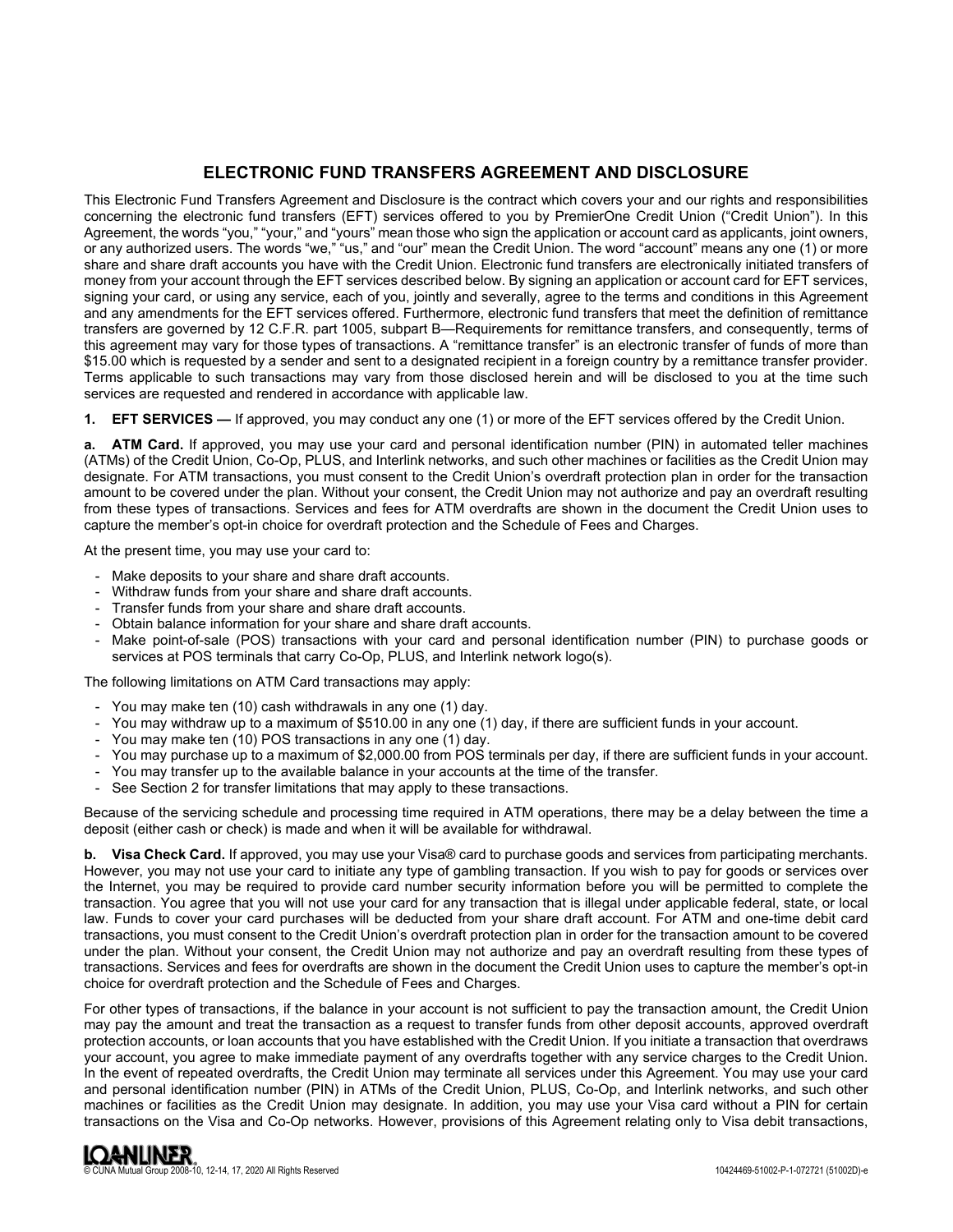such as additional limits on your liability and streamlined error resolution procedures, do not apply to transactions processed through non-Visa networks. To initiate a Visa debit transaction, you may sign a receipt, provide a card number, or swipe or insert your card at a point-of-sale (POS) terminal and choose to route the transaction over a Visa network.

At the present time, you may also use your card to:

- Make deposits to your share and share draft accounts.
- Withdraw funds from your share and share draft accounts.
- Transfer funds from your share and share draft accounts.
- Obtain balance information for your share and share draft accounts.
- Make loan payments from your share and share draft accounts.
- Make point-of-sale (POS) transactions with your card and personal identification number (PIN) to purchase goods or services at merchants that accept Visa.
- Order goods or services online or by mail or telephone from places that accept Visa.
- Make Visa debit card transactions with your card to purchase goods or services at merchants that accept Visa.

The following limitations on Visa Check Card transactions may apply:

- You may make 30 Visa Check Card purchases per day.
- You may purchase up to a maximum of \$5,000.00 per day.
- You may make ten (10) cash withdrawals in any one (1) day from an ATM machine.
- You may withdraw up to a maximum of \$510.00 in any one (1) day from an ATM machine, if there are sufficient funds in your account.
- You may make 25 POS transactions in any one (1) day.
- You may purchase up to a maximum of \$5,000.00 from POS terminals per day, if there are sufficient funds in your account.
- You may transfer up to the available balance in your accounts at the time of the transfer.
- See Section 2 for transfer limitations that may apply to these transactions.

**Card Information Updates and Authorizations.** If you have authorized a merchant to bill charges to your card on a recurring basis, it is your responsibility to notify the merchant in the event your card is replaced, your card information (such as card number and expiration date) changes, or the account associated with your card is closed. However, if your card is replaced or card information changes, you authorize us, without obligation on our part, to provide the updated card information to the merchant in order to permit the merchant to bill recurring charges to the card. You authorize us to apply such recurring charges to the card until you notify us that you have revoked authorization for the charges to your card.

Your card is automatically enrolled in an information updating service. Through this service, your updated card information (such as card number and expiration date) may be shared with participating merchants to facilitate continued recurring charges. Updates are not guaranteed before your next payment to a merchant is due. You are responsible for making direct payment until recurring charges resume. To revoke your authorization allowing us to provide updated card information to a merchant, please contact us.

**c. Visa Health Savings Account Card.** If you will be using your Visa® debit card to access a Health Savings Account (HSA), portions of this Agreement governed by Regulation E will not apply. A HSA account is defined by the IRS as a trust account, and therefore is not covered under Regulation E. But portions of this Agreement, such as Visa zero liability provisions for unauthorized use for example, do apply. Funds to cover your card purchases will be deducted from your Health Savings account. You may use your card and personal identification number (PIN) in ATMs of the Credit Union, Plus, Interlink, and Co-Op networks, and such other machines or facilities as the Credit Union may designate. In addition, you may use your Visa card without a PIN for certain transactions on the Visa and Co-Op networks. However, provisions of this Agreement relating only to Visa debit transactions, such as additional limits on your liability and streamlined error resolution procedures, do not apply to transactions processed through non-Visa networks. To initiate a Visa debit transaction, you may sign a receipt, provide a card number, or swipe or insert your card at a point-of-sale (POS) terminal and choose to route the transaction over a Visa network.

At the present time, you may also use your card to:

- Withdraw funds from your share draft accounts.
- Obtain balance information for your share draft accounts.
- Make point-of-sale (POS) transactions with your card and personal identification number (PIN) to purchase goods or services at merchants that accept Visa.
- Order goods or services online or by mail or telephone from places that accept Visa.
- Make Visa debit card transactions with your card to purchase goods or services at merchants that accept Visa.

The following limitations on Visa Health Savings Account Card transactions may apply:

- You may make ten (10) Visa Health Savings Account Card purchases per day.
- You may purchase up to a maximum of \$5,000.00 per day.
- You may make ten (10) cash withdrawals in any one (1) day from an ATM machine.
- You may withdraw up to a maximum of \$510.00 in any one (1) day from an ATM machine, if there are sufficient funds in your account.
- You may make ten (10) POS transactions in any one (1) day.
- You may purchase up to a maximum of \$2,000.00 from POS terminals per day, if there are sufficient funds in your account.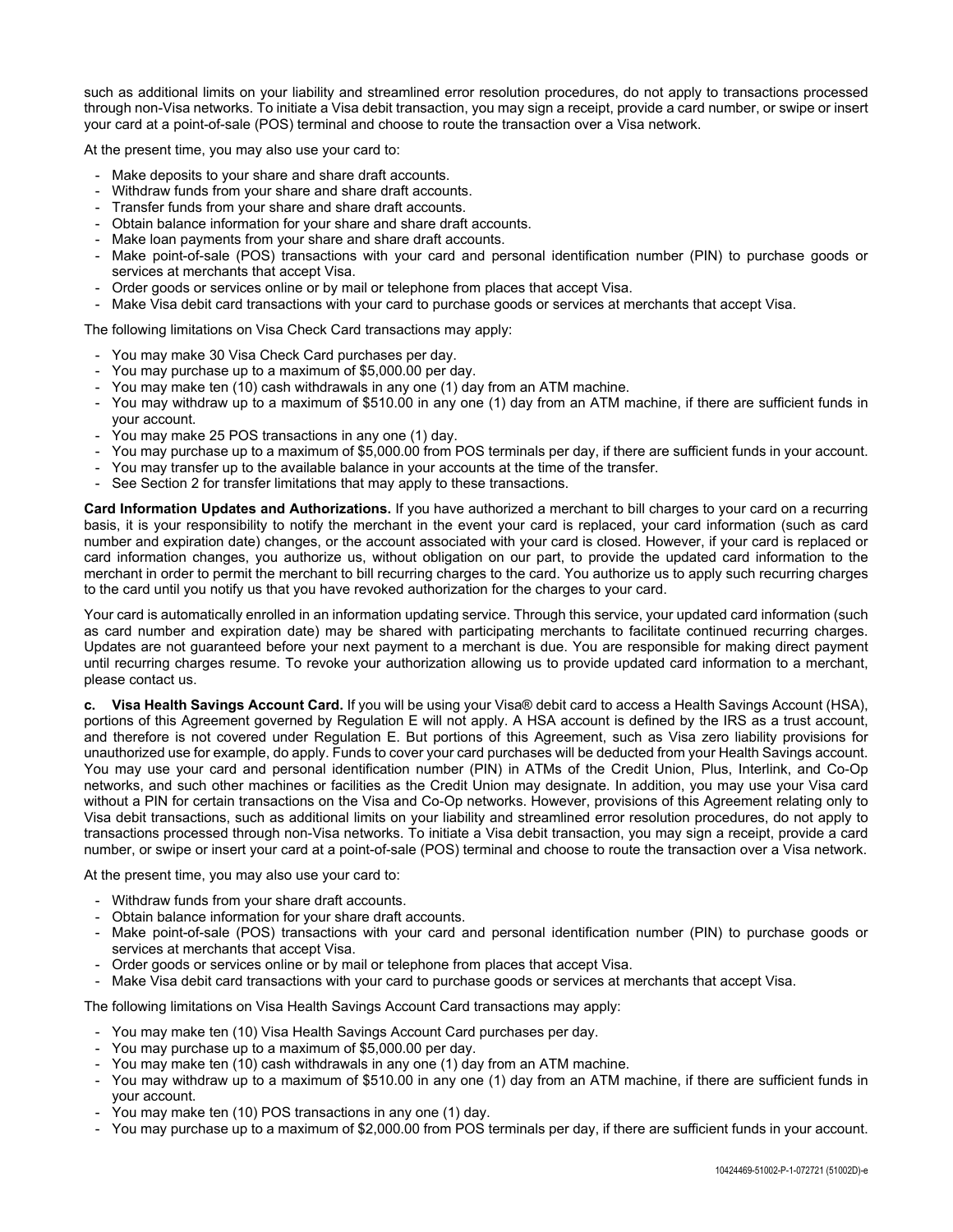- See Section 2 for transfer limitations that may apply to these transactions.

**Card Information Updates and Authorizations.** If you have authorized a merchant to bill charges to your card on a recurring basis, it is your responsibility to notify the merchant in the event your card is replaced, your card information (such as card number and expiration date) changes, or the account associated with your card is closed. However, if your card is replaced or card information changes, you authorize us, without obligation on our part, to provide the updated card information to the merchant in order to permit the merchant to bill recurring charges to the card. You authorize us to apply such recurring charges to the card until you notify us that you have revoked authorization for the charges to your card.

Your card is automatically enrolled in an information updating service. Through this service, your updated card information (such as card number and expiration date) may be shared with participating merchants to facilitate continued recurring charges. Updates are not guaranteed before your next payment to a merchant is due. You are responsible for making direct payment until recurring charges resume. To revoke your authorization allowing us to provide updated card information to a merchant, please contact us.

**d. Phone Banking.** If we approve Phone Banking for your accounts, a separate will be assigned to you. You must use your along with your account number to access your accounts. At the present time, you may use Phone Banking to:

- Withdraw funds from your share, share draft, and money market accounts.
- Transfer funds from your share, share draft, and money market accounts.
- Obtain balance information for your share, share draft, loan, IRA, money market, certificate, and select savings accounts.
- Make loan payments from your share, share draft, and money market accounts.

Your accounts can be accessed under Phone Banking via a touch-tone telephone only. Phone Banking service will be available for your convenience 24 hours per day. This service may be interrupted for a short time each day for data processing.

The following limitations on Phone Banking transactions may apply:

- The maximum withdrawal or transfer amount is \$9,999.00 per day and no transfer or withdrawal may exceed the available funds in your account.
- See Section 2 for transfer limitations that may apply to these transactions.

The Credit Union reserves the right to refuse any transaction which would draw upon insufficient funds, exceed a credit limit, lower an account below a required balance, or otherwise require us to increase our required reserve on the account. All checks are payable to you as a primary member and will be mailed to your address of record. The Credit Union may set other limits on the amount of any transaction, and you will be notified of those limits. The Credit Union may refuse to honor any transaction for which you do not have sufficient available verified funds. The service will discontinue if no transaction is entered after numerous unsuccessful attempts to enter a transaction and there may be limits on the duration of each telephone call.

# **e. Preauthorized EFTs.**

- **Direct Deposit.** Upon instruction of (i) your employer, (ii) the Treasury Department or (iii) other financial institutions, the Credit Union will accept direct deposits of your paycheck or federal recurring payments, such as Social Security, to your share and/or share draft account.
- **Preauthorized Debits.** Upon instruction, we will pay certain recurring transactions from your share and/or share draft account.
- See Section 2 for transfer limitations that may apply to these transactions.
- **Stop Payment Rights.** If you have arranged in advance to make electronic fund transfers out of your account(s) for money you owe others, you may stop payment on preauthorized transfers from your account. You must notify us orally or in writing at any time up to three (3) business days before the scheduled date of the transfer. We may require written confirmation of the stop payment order to be made within 14 days of any oral notification. If we do not receive the written confirmation, the oral stop payment order shall cease to be binding 14 days after it has been made. A stop payment request may apply to a single transfer, multiple transfers, or all future transfers as directed by you, and will remain in effect unless you withdraw your request or all transfers subject to the request have been returned.
- Notice of Varying Amounts. If these regular payments may vary in amount, the person you are going to pay is required to tell you, ten (10) days before each payment, when it will be made and how much it will be. You may choose instead to get this notice only when the payment would differ by more than a certain amount from the previous payment or when the amount would fall outside certain limits that you set.
- Liability for Failure to Stop Payment of Preauthorized Transfers. If you order us to stop payment of a preauthorized transfer three (3) business days or more before the transfer is scheduled and we do not do so, we will be liable for your losses or damages.

**f. Electronic Check Conversion/Electronic Returned Check Fees.** If you pay for purchases or bills with a check or draft, you may authorize your check or draft to be converted to an electronic fund transfer. You may also authorize merchants or other payees to electronically debit your account for returned check fees. You are considered to have authorized these electronic fund transfers if you complete the transaction after being told (orally or by a notice posted or sent to you) that the transfer may be processed electronically or if you sign a written authorization.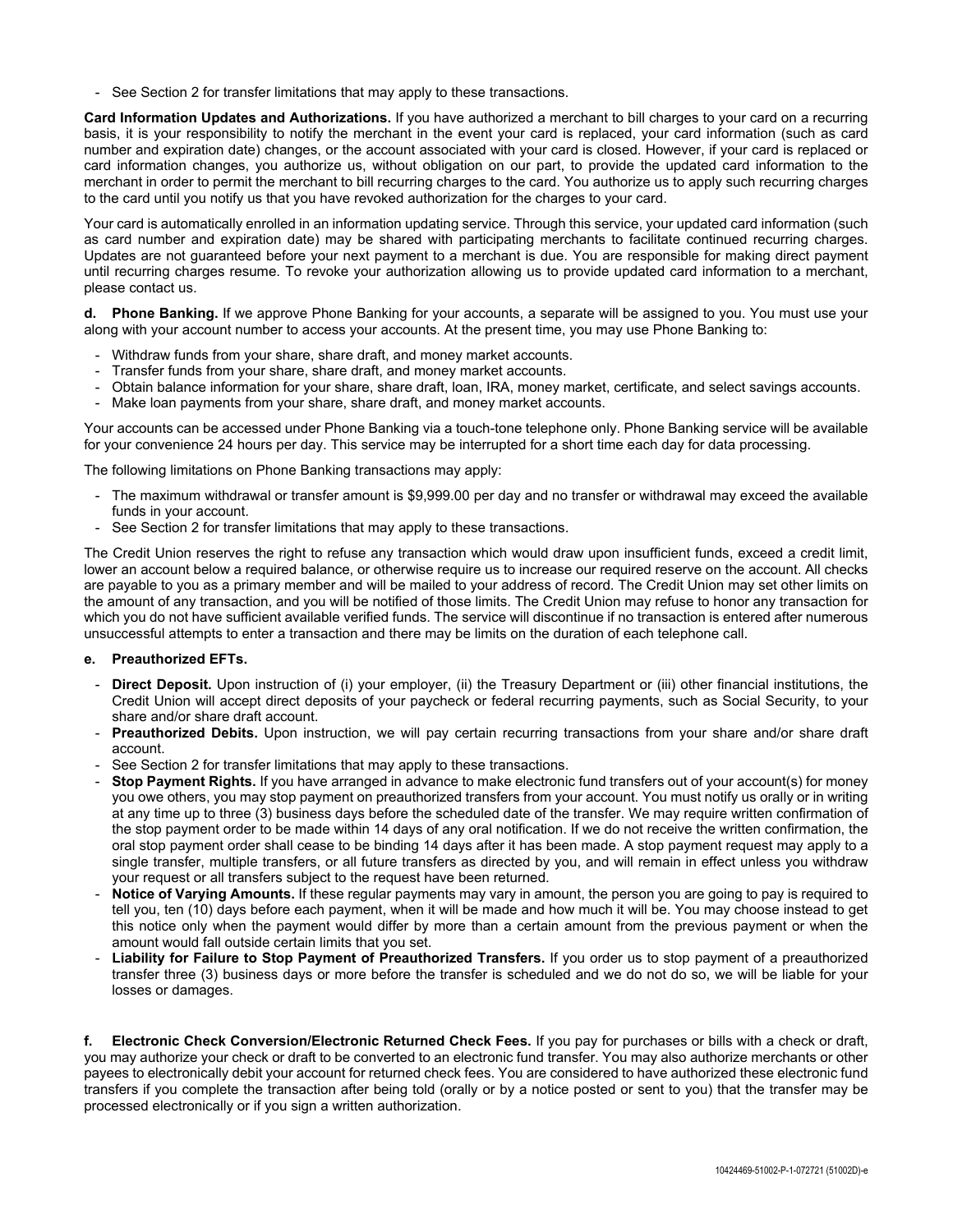**g. eBranch Online Banking.** If eBranch Online Banking is activated for your account(s), you will be required to use secure login information to access the account(s). At the present time, you may use eBranch Online Banking to:

- Transfer funds from your share, share draft, loan, and money market accounts.
- Obtain balance information for your share, share draft, loan, IRA, money market, certificate, and select savings accounts.
- Make loan payments from your share, share draft, and money market accounts.
- Determine if a particular item has cleared.
- Obtain tax information on amounts earned on share and share draft accounts or interest paid on loan accounts.
- Verify the last date and amount of your payroll deposit.
- Make bill payments to preauthorized creditors.
- Person to Person and Institution to Institution transfers.

Your accounts can be accessed under eBranch Online Banking via personal computer. eBranch Online Banking will be available for your convenience 24 hours per day. This service may be interrupted for a short time each day for data processing. We reserve the right to refuse any transaction which would draw upon insufficient funds, exceed a credit limit, lower an account below a required balance, or otherwise require us to increase our required reserve on the account. We may set other limits on the amount of any transaction, and you will be notified of those limits. We may refuse to honor any transaction for which you do not have sufficient available verified funds. The service will discontinue if no transaction is entered after numerous unsuccessful attempts to enter a transaction and there may be limits on the duration of each access.

The following limitations on eBranch Online Banking transactions may apply:

- The maximum withdrawal or transfer amount is \$250,000.00 per day, and no transfer or withdrawal may exceed the available funds in your account.
- See Section 2 for transfer limitations that may apply to these transactions.

**h. Mobile Banking.** If Mobile Banking is activated for your account(s), you will be required to use secure login information to access the account(s). At the present time, you may use Mobile Banking to:

- Transfer funds from your share, share draft, loan, and money market accounts.
- Obtain balance information for your share, share draft, loan, IRA, money market, certificate, and select savings accounts.
- Make loan payments from your share, share draft, and money market accounts.
- Determine if a particular item has cleared.
- Verify the last date and amount of your payroll deposit.
- Make bill payments to preauthorized creditors.

Your accounts can be accessed under Mobile Banking via mobile device or other approved access device(s). Mobile Banking will be available for your convenience 24 hours per day. This service may be interrupted for a short time each day for data processing. We reserve the right to refuse any transaction which would draw upon insufficient funds, exceed a credit limit, lower an account below a required balance, or otherwise require us to increase our required reserve on the account. We may set other limits on the amount of any transaction, and you will be notified of those limits. We may refuse to honor any transaction for which you do not have sufficient available verified funds. The service will discontinue if no transaction is entered after numerous unsuccessful attempts to enter a transaction and there may be limits on the duration of each access.

The following limitations on Mobile Banking transactions may apply:

- The maximum withdrawal or transfer amount is \$25,000.00 per day, and no transfer or withdrawal may exceed the available funds in your account.
- See Section 2 for transfer limitations that may apply to these transactions.

**Online Bill Pay.** We will process bill payment transfer requests only to those creditors the Credit Union has designated in the User Instructions and such creditors as you authorize and for whom the Credit Union has the proper vendor code number. We will not process any bill payment transfer if the required transaction information is incomplete.

We will withdraw the designated funds from your share draft account for bill payment transfer by the designated cutoff time on the date you schedule for payment. We will process your bill payment transfer within a designated number of days before the date you schedule for payment. You must allow sufficient time for vendors to process your payment after they receive a transfer from us. Please leave as much time as though you were sending your payment by mail. We cannot guarantee the time that any payment will be credited to your account by the vendor.

The following limitations on Online Bill Pay transactions may apply:

- There is no limit on the number of bill payments per day.
- The maximum amount of bill payments each day will depend on activity, qualification, and sufficient funds in your account. Access the Online Bill pay features from your current limit information.

**2. TRANSFER LIMITATIONS —** For all share, select savings and money market accounts, you may make no more than six (6) transfers and withdrawals from your account to another account of yours or to a third party in any month by means of a preauthorized, automatic, or Internet transfer, by telephonic order or instruction, or by check, draft, debit card or similar order. If you exceed these limitations, your account may be subject to a fee or be closed.

**3. CONDITIONS OF EFT SERVICES —**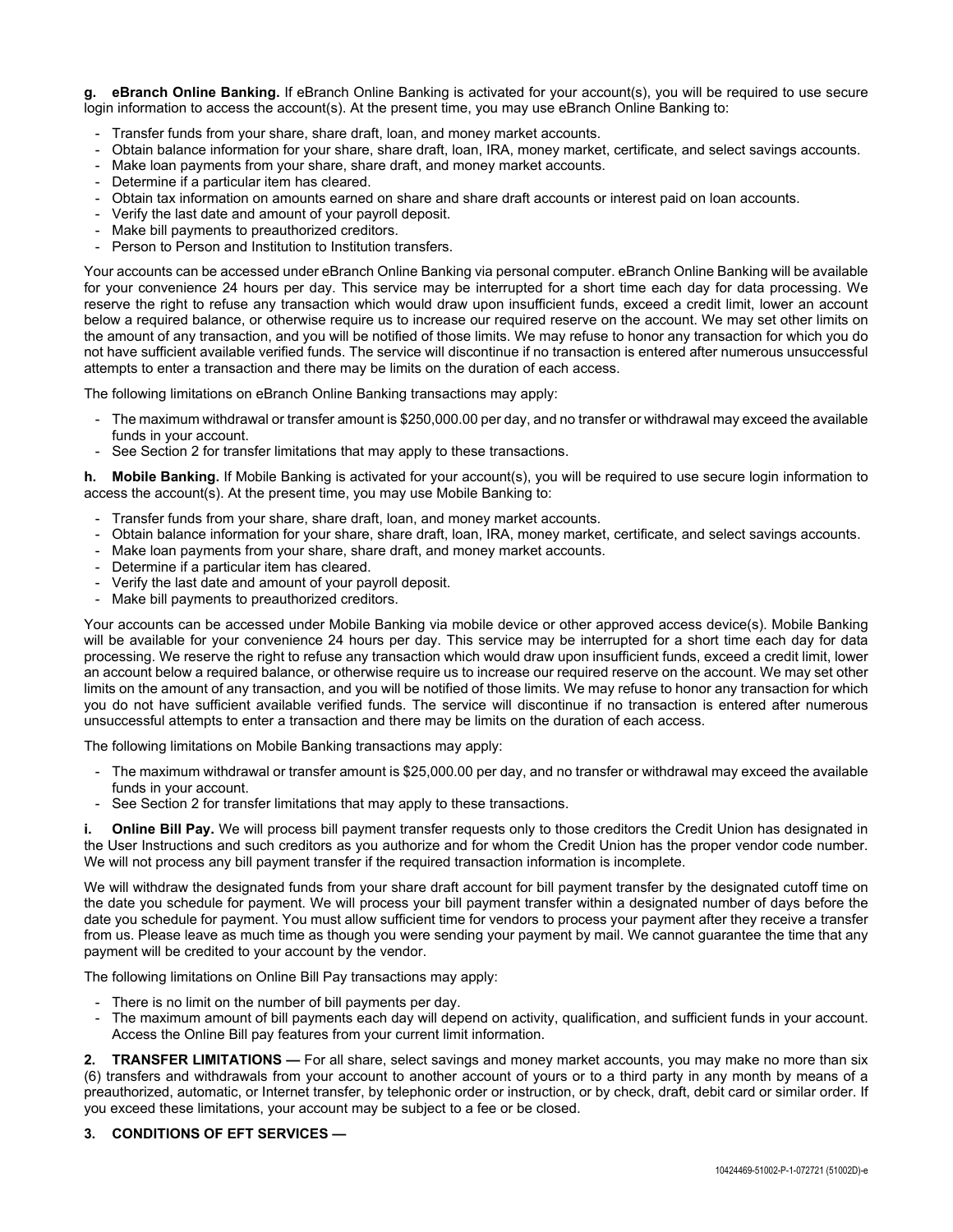**a. Ownership of Cards.** Any card or other device which we supply to you is our property and must be returned to us, or to any person whom we authorize to act as our agent, or to any person who is authorized to honor the card, immediately according to instructions. The card may be repossessed at any time at our sole discretion without demand or notice. You cannot transfer your card or account to another person.

**b. Honoring the Card.** Neither we nor merchants authorized to honor the card will be responsible for the failure or refusal to honor the card or any other device we supply to you. If a merchant agrees to give you a refund or adjustment, you agree to accept a credit to your account in lieu of a cash refund.

# **c. Foreign Transactions.**

**Visa.** Purchases and cash withdrawals made in foreign currencies will be debited from your account in U.S. dollars. The exchange rate between the transaction currency and the billing currency used for processing international transactions is a rate selected by Visa from a range of rates available in wholesale currency markets for the applicable transaction date, which rate may vary from the rate Visa itself receives, or the rate mandated by the government or governing body in effect for the applicable transaction date. The exchange rate used on the transaction date may differ from the rate that would have been used on the processing date or cardholder statement posting date.

A fee of 1.00% of the amount of the transaction, calculated in U.S. dollars, will be imposed on all foreign transactions, including purchases, cash withdrawals and credits to your account. A foreign transaction is any transaction that you complete or a merchant completes on your card outside of the United States, with the exception of U.S. military bases, U.S. territories, U.S. embassies or U.S. consulates. Transactions completed by merchants outside of the United States are considered foreign transactions, regardless of whether you are located inside or outside the United States at the time of the transaction.

**d. Security of Access Code.** You may use one (1) or more access codes with your electronic fund transfers. The access codes issued to you are for your security purposes. Any access codes issued to you are confidential and should not be disclosed to third parties or recorded on or with the card. You are responsible for safekeeping your access codes. You agree not to disclose or otherwise make your access codes available to anyone not authorized to sign on your accounts. If you authorize anyone to use your access codes, that authority shall continue until you specifically revoke such authority by notifying the Credit Union. You understand that any joint owner you authorize to use an access code may withdraw or transfer funds from any of your accounts. If you fail to maintain the security of these access codes and the Credit Union suffers a loss, we may terminate your EFT services immediately.

**e. Joint Accounts.** If any of your accounts accessed under this Agreement are joint accounts, all joint owners, including any authorized users, shall be bound by this Agreement and, alone and together, shall be responsible for all EFT transactions to or from any share and share draft or loan accounts as provided in this Agreement. Each joint account owner, without the consent of any other account owner, may, and is hereby authorized by every other joint account owner, make any transaction permitted under this Agreement. Each joint account owner is authorized to act for the other account owners, and the Credit Union may accept orders and instructions regarding any EFT transaction on any account from any joint account owner.

**4. FEES AND CHARGES —** We assess certain fees and charges for EFT services. For a current listing of all applicable fees and charges, see our current Schedule of Fees and Charges that was provided to you at the time you applied for or requested these EFT services. From time to time, the fees and charges may be changed, and we will notify you as required by applicable law.

Additionally, if you use an ATM not operated by us, you may be charged a fee(s) by the ATM operator and by any international, national, regional, or local network used in processing the transaction (and you may be charged a fee for a balance inquiry even if you do not complete a funds transfer). The ATM fee(s), or surcharge(s), will be debited from your account if you elect to complete the transaction and/or continue with the balance inquiry.

You understand and agree that we and/or the ATM operator may charge you multiple fees for multiple transactions during the same ATM session (for example, fees for both a balance inquiry and a cash withdrawal).

**5. MEMBER LIABILITY —** You are responsible for all transactions you authorize using your EFT services under this Agreement. If you permit someone else to use an EFT service, your card or your access code, you are responsible for any transactions they authorize or conduct on any of your accounts.

TELL US AT ONCE if you believe your card or access code has been lost or stolen, if you believe someone has used your card or access code or otherwise accessed your accounts without your authority, or if you believe that an electronic fund transfer has been made without your permission using information from your check. Telephoning is the best way of keeping your possible losses down. You could lose all the money in your account (plus your maximum overdraft line-of-credit).

If a transaction was made with your card or card number without your permission and was a Visa debit card transaction, you will have no liability for the transaction, unless you were fraudulent or negligent in the handling of your account or card. You may be liable up to \$50.00 for all other unauthorized Visa debit card transactions, including if you were negligent in the handling of your account or card.

For all other EFT transactions involving a card or access code other than a debit card, your liability for an unauthorized transaction is determined as follows. If you tell us within two (2) business days after you learn of the loss or theft of your card or access code, you can lose no more than \$50.00 if someone used your card or access code without your permission. If you do NOT tell us within two (2) business days after you learn of the loss or theft of your card or access code and we can prove we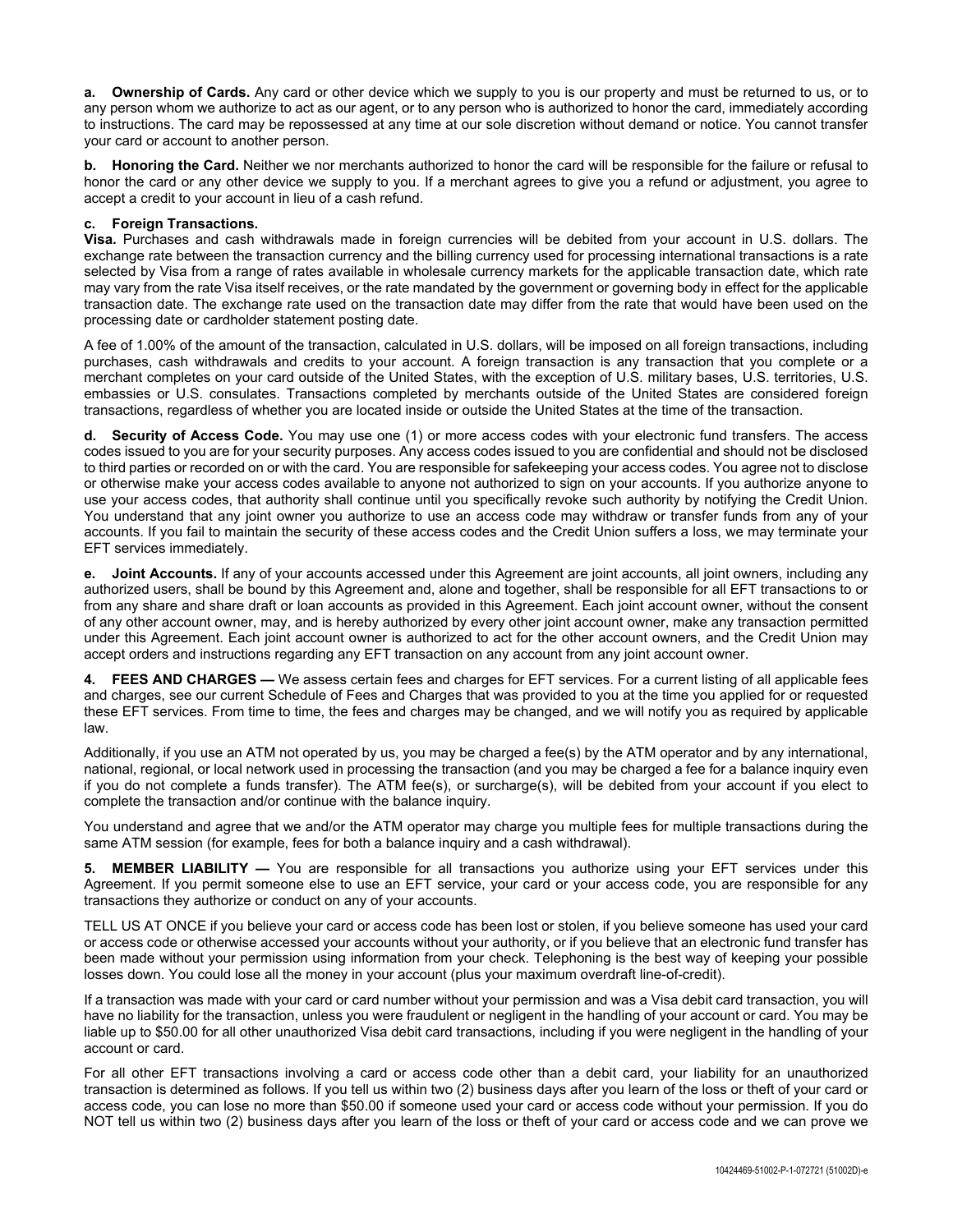could have stopped someone from using your card or access code without your permission if you had told us, you could lose as much as \$500.00.

Also, if your statement shows transfers that you did not make including those made by card, access code or other means, TELL US AT ONCE. If you do not tell us within 60 days after the statement was mailed to you, you may not get back any money lost after the 60 days if we can prove that we could have stopped someone from making the transfers if you had told us in time. If a good reason (such as a hospital stay) kept you from telling us, we will extend the time periods.

If you believe your card or access code has been lost or stolen or that someone has transferred or may transfer money from your accounts without your permission, call:

855.500.PICU (7128)

or write to:

PremierOne Credit Union 6640 Via Del Oro San Jose, CA 95119

You should also call the number or write to the address listed above if you believe a transfer has been made using the information from your check without your permission.

# **6. RIGHT TO RECEIVE DOCUMENTATION —**

**a. Periodic Statements.** Transfers and withdrawals made through any ATM or POS terminal, debit card transactions, HSA debit card transactions, audio response transactions, preauthorized EFTs, online/PC transactions, mobile access device transactions or bill payments you make will be recorded on your periodic statement. You will receive a statement monthly unless there is no transaction in a particular month. In any case, you will receive a statement at least quarterly.

**b.** Terminal Receipt. You can get a receipt at the time you make any transaction (except inquiries) involving your account using an ATM and/or point-of-sale (POS) terminal.

**c. Direct Deposit.** If you have arranged to have a direct deposit made to your account at least once every 60 days from the same source and you do not receive a receipt (such as a pay stub), you can find out whether or not the deposit has been made by calling 855.500.PICU (7128). This does not apply to transactions occurring outside the United States.

**7. ACCOUNT INFORMATION DISCLOSURE —** We will disclose information to third parties about your account or the transfers you make:

- As necessary to complete transfers;
- To verify the existence of sufficient funds to cover specific transactions upon the request of a third party, such as a credit bureau or merchant;
- If your account is eligible for emergency cash and/or emergency card replacement services and you request such services, you agree that we may provide personal information about you and your account that is necessary to provide you with the requested service(s);
- To comply with government agency or court orders; or
- If you give us your written permission.

**8. BUSINESS DAYS —** Our business days are Monday through Friday, excluding holidays.

**9. CREDIT UNION LIABILITY FOR FAILURE TO MAKE TRANSFERS —** If we do not complete a transfer to or from your account on time or in the correct amount according to our agreement with you, we may be liable for your losses or damages. However, we will not be liable for direct or consequential damages in the following events:

- If, through no fault of ours, there is not enough money in your accounts to complete the transaction, if any funds in your accounts necessary to complete the transaction are held as uncollected funds pursuant to our Funds Availability Policy Disclosure, or if the transaction involves a loan request exceeding your credit limit.
- If you used your card or access code in an incorrect manner.
- If the ATM where you are making the transfer does not have enough cash.
- If the ATM was not working properly and you knew about the problem when you started the transaction.
- If circumstances beyond our control (such as fire, flood, or power failure) prevent the transaction.
- If the money in your account is subject to legal process or other claim.
- If funds in your account are pledged as collateral or frozen because of a delinquent loan.
- If the error was caused by a system of any participating ATM network.
- If the electronic transfer is not completed as a result of your willful or negligent use of your card, access code, or any EFT facility for making such transfers.
- If the telephone or computer equipment you use to conduct audio response, online/PC, or mobile banking transactions is not working properly and you know or should have known about the breakdown when you started the transaction.
- If you have bill payment services, we can only confirm the amount, the participating merchant, and date of the bill payment transfer made by the Credit Union. For any other error or question you have involving the billing statement of the participating merchant, you must contact the merchant directly. We are not responsible for investigating such errors.
- Any other exceptions as established by the Credit Union.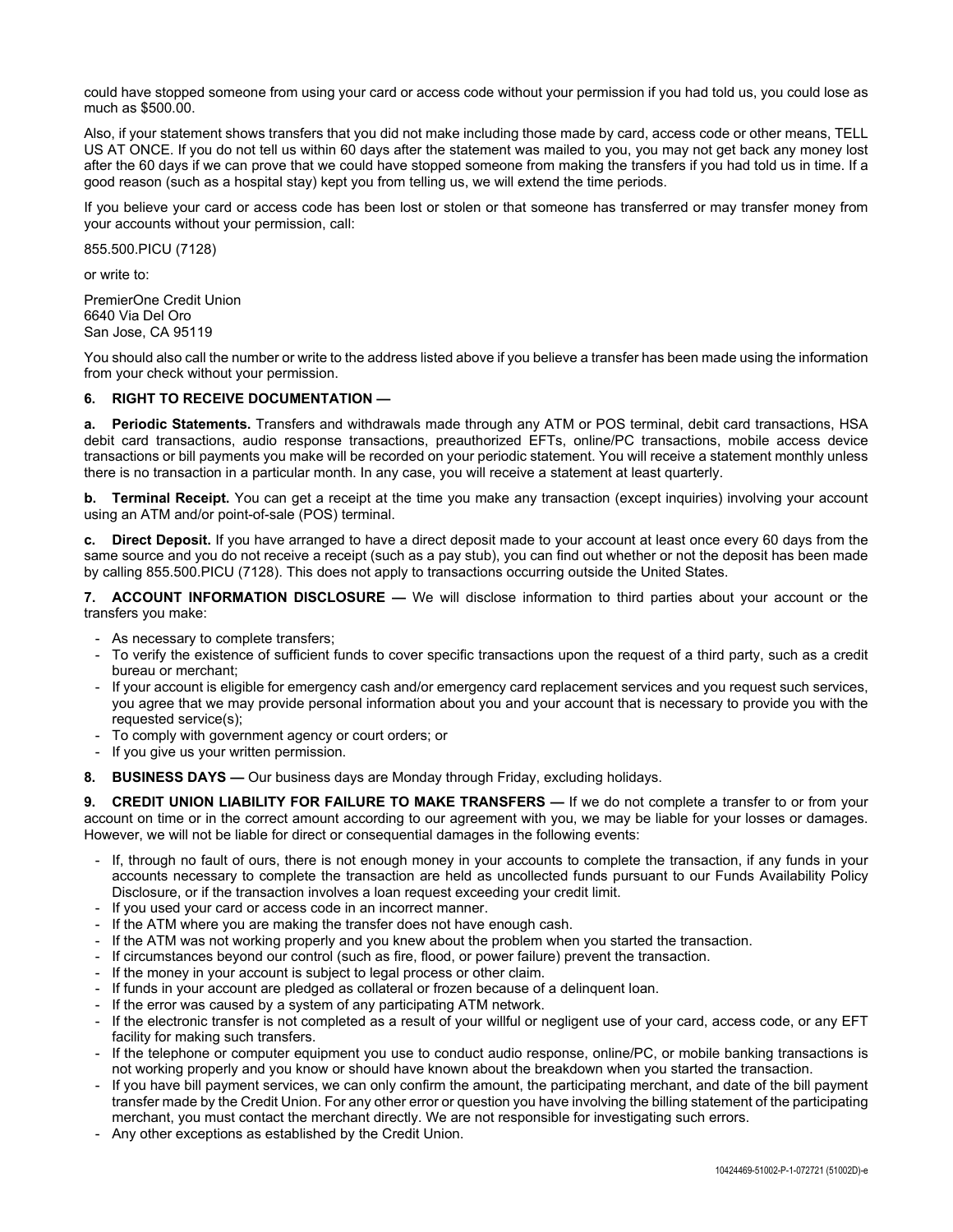**10. NOTICES —** All notices from us will be effective when we have mailed them or delivered them to the appropriate address in the Credit Union's records. Written notice you provide in accordance with your responsibility to report unauthorized transactions to us will be considered given at the time you mail the notice or deliver it for transmission to us by any other usual means. All other notices from you will be effective when received by the Credit Union at the address specified in this Agreement. We reserve the right to change the terms and conditions upon which EFT services are offered and will provide notice to you in accordance with applicable law. Use of EFT services is subject to existing regulations governing your Credit Union account and any future changes to those regulations.

The following information is a list of safety precautions regarding the use of ATMs and night deposit facilities:

- Be aware of your surroundings, particularly at night.
- Consider having someone accompany you when the ATM or night deposit facility is used after dark.
- Close the entry door of any ATM facility equipped with a door.
- If another person is uncomfortably close to you at the time of your transaction, ask the person to step back before you complete your transaction. If it is after the regular hours of the financial institution and you are using an ATM, do not permit entrance to any person you do not know.
- Refrain from displaying your cash at the ATM or night deposit facility. As soon as your transaction is completed, place your money in your purse or wallet. Count the cash later in the safety of your car or home.
- If you notice anything suspicious at the ATM or night deposit facility, consider using another ATM or night deposit facility or coming back later. If you are in the middle of a transaction and you notice something suspicious, cancel the transaction, take your card or deposit envelope, and leave.
- If you are followed after making a transaction, go to the nearest public area where people are located.
- Do not write your personal identification number (PIN) or access code on your ATM card.
- Report all crimes to law enforcement officials immediately. If emergency assistance is needed, call the police from the nearest available public telephone.

**11. BILLING ERRORS —** In case of errors or questions about electronic fund transfers from your share and share draft accounts or if you need more information about a transfer on the statement or receipt, telephone us at the following number or send us a written notice to the following address as soon as you can. We must hear from you no later than 60 days after we sent the FIRST statement on which the problem appears. Call us at:

855.500.PICU (7128)

or write to:

PremierOne Credit Union 6640 Via Del Oro San Jose, CA 95119

- Tell us your name and account number.
- Describe the electronic transfer you are unsure about and explain, as clearly as you can, why you believe it is an error or why you need more information.
- Tell us the dollar amount of the suspected error.

If you tell us orally, we may require that you send us your complaint or question in writing within ten (10) business days.

We will determine whether an error has occurred within ten (10)\* business days after we hear from you and will correct any error promptly. If we need more time, however, we may take up to 45\*\* days to investigate your complaint or question. If we decide to do this, we will credit your account within ten (10)\*\* business days for the amount you think is in error so that you will have the use of the money during the time it takes us to complete our investigation. If we ask you to put your complaint or question in writing and we do not receive it within ten (10) business days, we may not credit your account.

We will tell you the results within three (3) business days after completing our investigation. If we decide that there was no error, we will send you a written explanation. You may ask for copies of the documents that we used in our investigation.

\* If you give notice of an error occurring within 30 days after you make the first deposit to your account, we may take up to 20 business days instead of ten (10) business days to investigate the error.

\*\* If you give notice of an error occurring within 30 days after you make the first deposit to your account, notice of an error involving a point-of-sale (POS) transaction, or notice of an error involving a transaction initiated outside the U.S., its possessions and territories, we may take up to 90 days instead of 45 days to investigate the error. Additionally, for errors occurring within 30 days after you make the first deposit to your account, we may take up to 20 business days instead of ten (10) business days to credit your account.

**NOTE:** If the error you assert is an unauthorized Visa transaction, other than a cash disbursement at an ATM, we will credit your account within five (5) business days unless we determine that the circumstances or your account history warrant a delay, in which case you will receive credit as described above.

**12. TERMINATION OF EFT SERVICES —** You may terminate this Agreement or any EFT service under this Agreement at any time by notifying us in writing and stopping your use of your card and any access code. You must return all cards to the Credit Union. You also agree to notify any participating merchants that authority to make bill payment transfers has been revoked. We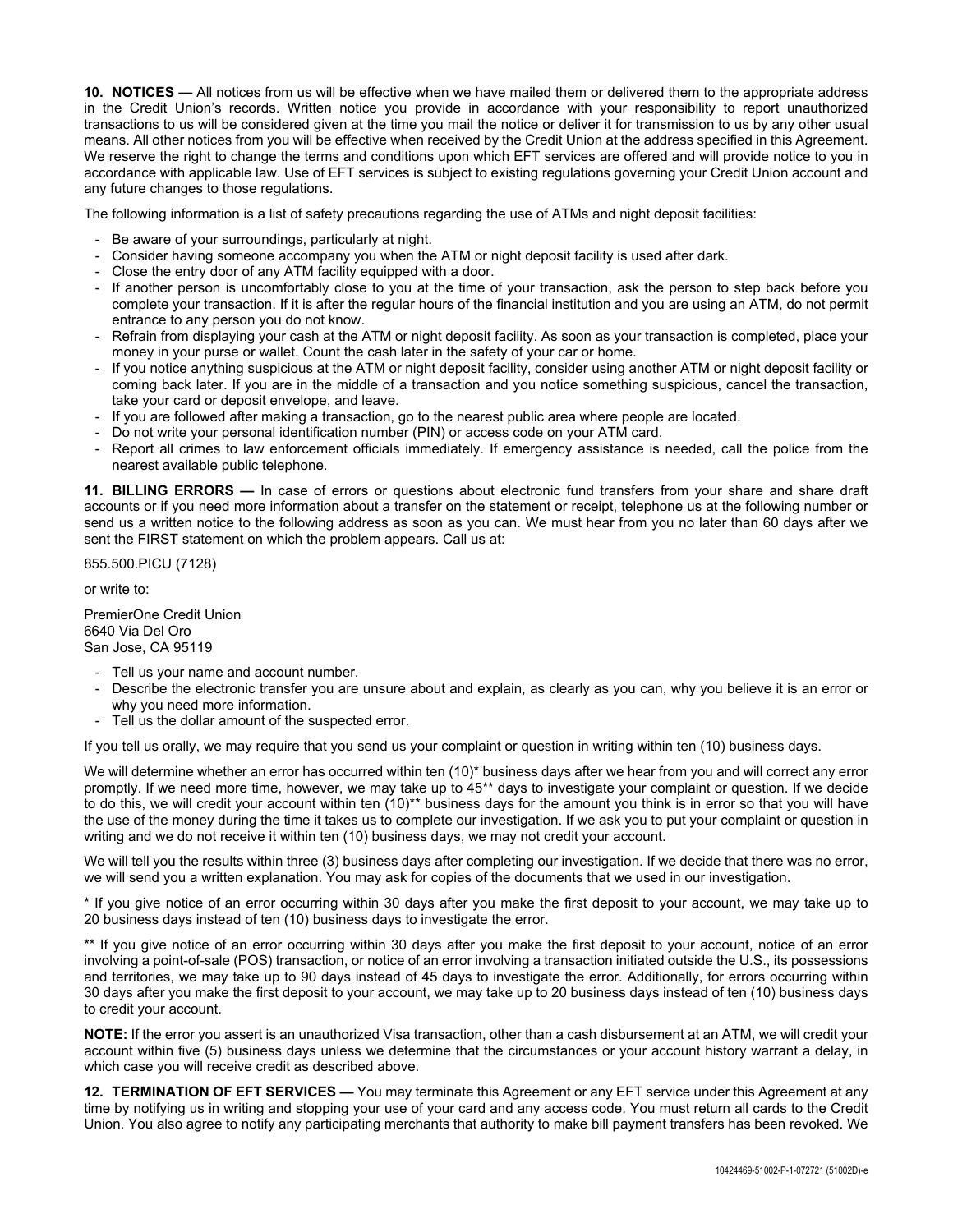may also terminate this Agreement at any time by notifying you orally or in writing. If we terminate this Agreement, we may notify any participating merchants making preauthorized debits or credits to any of your accounts that this Agreement has been terminated and that we will not accept any further preauthorized transaction instructions. We may also program our computer not to accept your card or access code for any EFT service. Whether you or the Credit Union terminates this Agreement, the termination shall not affect your obligations under this Agreement for any electronic transactions made prior to termination.

**13. GOVERNING LAW —** This Agreement is governed by the bylaws of the Credit Union, federal laws and regulations, the laws and regulations of the state of California, and local clearinghouse rules, as amended from time to time. Any disputes regarding this Agreement shall be subject to the jurisdiction of the court of the county in which the Credit Union is located.

**14. ENFORCEMENT —** You are liable to us for any losses, costs or expenses we incur resulting from your failure to follow this Agreement. You authorize us to deduct any such losses, costs or expenses from your account without prior notice to you. If we bring a legal action to collect any amount due under or to enforce this Agreement, we shall be entitled, subject to applicable law, to payment of reasonable attorney's fees and costs, including fees on any appeal, bankruptcy proceedings, and any postjudgment collection actions.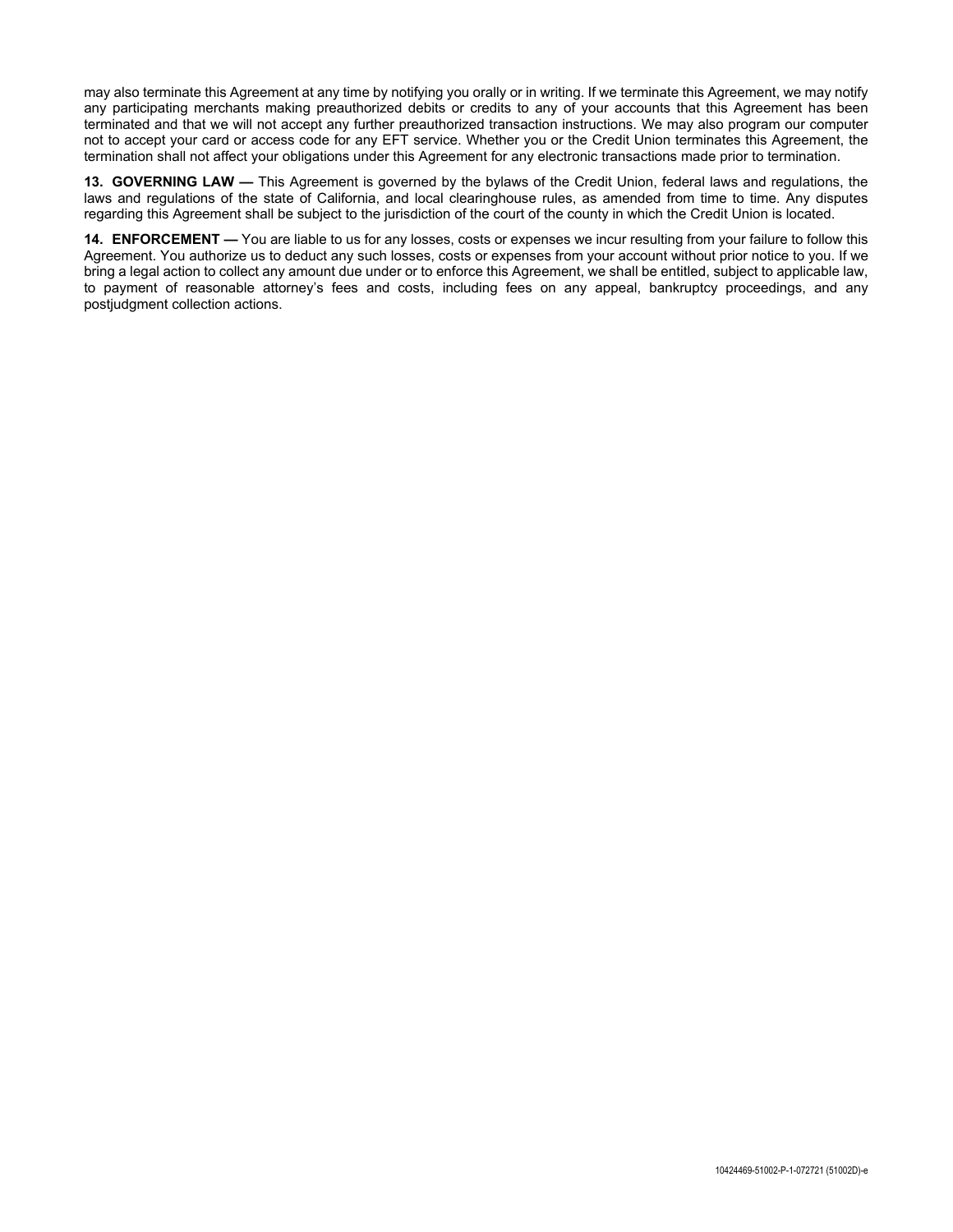# **TRUTH-IN-SAVINGS DISCLOSURE**

# **CERTIFICATE ACCOUNTS -** *Except as specifically described, the following disclosures apply to all of the accounts. All accounts described in this Truth-in-Savings Disclosure are share accounts.*

**1. RATE INFORMATION —** The annual percentage yield is a percentage rate that reflects the total amount of dividends to be paid on an account based on the dividend rate and frequency of compounding for an annual period. For all accounts, the dividend rate and annual percentage yield are fixed and will be in effect for the initial term of the account. The Share Certificate and IRA Share Certificate are tiered rate accounts. The balance ranges and corresponding dividend rates and annual percentage yields applicable to each tier are disclosed in the Rate Schedule. For tiered accounts, once a particular range is met, the dividend rate and annual percentage yield for that balance range will apply to the full balance of your account. For accounts subject to dividend compounding, the annual percentage yield is based on an assumption that dividends will remain on deposit until maturity. A withdrawal of dividends will reduce earnings.

**2. DIVIDEND PERIOD —** For each account, the dividend period is the account's term. The dividend period begins on the first day of the term and ends on the maturity date.

**3. DIVIDEND COMPOUNDING AND CREDITING —**The compounding and crediting frequency of dividends are stated in the Rate Schedule.

**4. BALANCE INFORMATION —** To open any account, you must deposit or already have on deposit the minimum required share(s) in a share account. Some accounts may have additional minimum opening deposit requirements. The minimum balance requirements applicable to each account are set forth in the Rate Schedule. For accounts using the average daily balance method as stated in the Rate Schedule, dividends are calculated by applying a periodic rate to the average daily balance in the account for the dividend period. The average daily balance is calculated by adding the principal in the account for each day of the period and dividing that figure by the number of days in the period.

**5. ACCRUAL OF DIVIDENDS —** For Share Certificate and IRA Share Certificate accounts, dividends will begin to accrue on noncash deposits (e.g. checks) on the business day you make the deposit to your account. For Share Certificate and IRA Share Certificate accounts, if you close your account before accrued dividends are credited, accrued dividends will not be paid.

**ACCOUNT DISCLOSURES** 

**6. TRANSACTION LIMITATIONS —** For all accounts, your ability to make deposits to your account and any limitations on such transactions are stated in the Rate Schedule. After your account is opened, you may make withdrawals subject to the early withdrawal penalties stated below and your account will be closed. Partial withdrawals are not allowed.

**7. MATURITY —** Your account will mature as stated on this Truth-in-Savings Disclosure or on your Account Receipt or Renewal Notice.

**8. EARLY WITHDRAWAL PENALTY —** We may impose a penalty if you withdraw funds from your account before the maturity date.

**a. Amount of Penalty.** For Share Certificate and IRA Share Certificate accounts, the amount of early withdrawal penalty is based on the term of your account. The penalty schedule is as follows:

Terms of 12 months or less

Up to 3 months' dividends and all accrued dividends

Terms longer than 12 months

Up to 6 months' dividends and all accrued dividends

**b. How the Penalty Works.** The penalty is calculated as a forfeiture of part or all of the dividends that have been earned on the account. The penalty will not be deducted from the account principal.

**c. Exceptions to Early Withdrawal Penalties.** At our option, we may pay the account before maturity without imposing an early withdrawal penalty under the following circumstances:

(ii) Where the account is an Individual Retirement Account (IRA) and any portion is paid within seven (7) days after the establishment of the account; or where the account is a Keogh Plan (Keogh), provided that the depositor forfeits an amount at least equal to the simple dividends earned in the amount withdrawn; or where the account is an IRA or Keogh and the owner attains age 59½ or becomes disabled.

**9. RENEWAL POLICY** — The renewal policy for your accounts is stated in the Rate Schedule. For accounts that automatically renew for another term, you have a grace period of ten (10) days after maturity in which to withdraw funds in the account without being charged an early withdrawal penalty.

**10. NONTRANSFERABLE/NONNEGOTIABLE —** Your account is nontransferable and nonnegotiable.

**11. MEMBERSHIP —** As a condition of membership, you must purchase and maintain the minimum required share(s) as set forth below.

Par Value of One Share \$5.00

Number of Shares Required 1



<sup>(</sup>i) When an account owner dies or is determined legally incompetent by a court or other body of competent jurisdiction.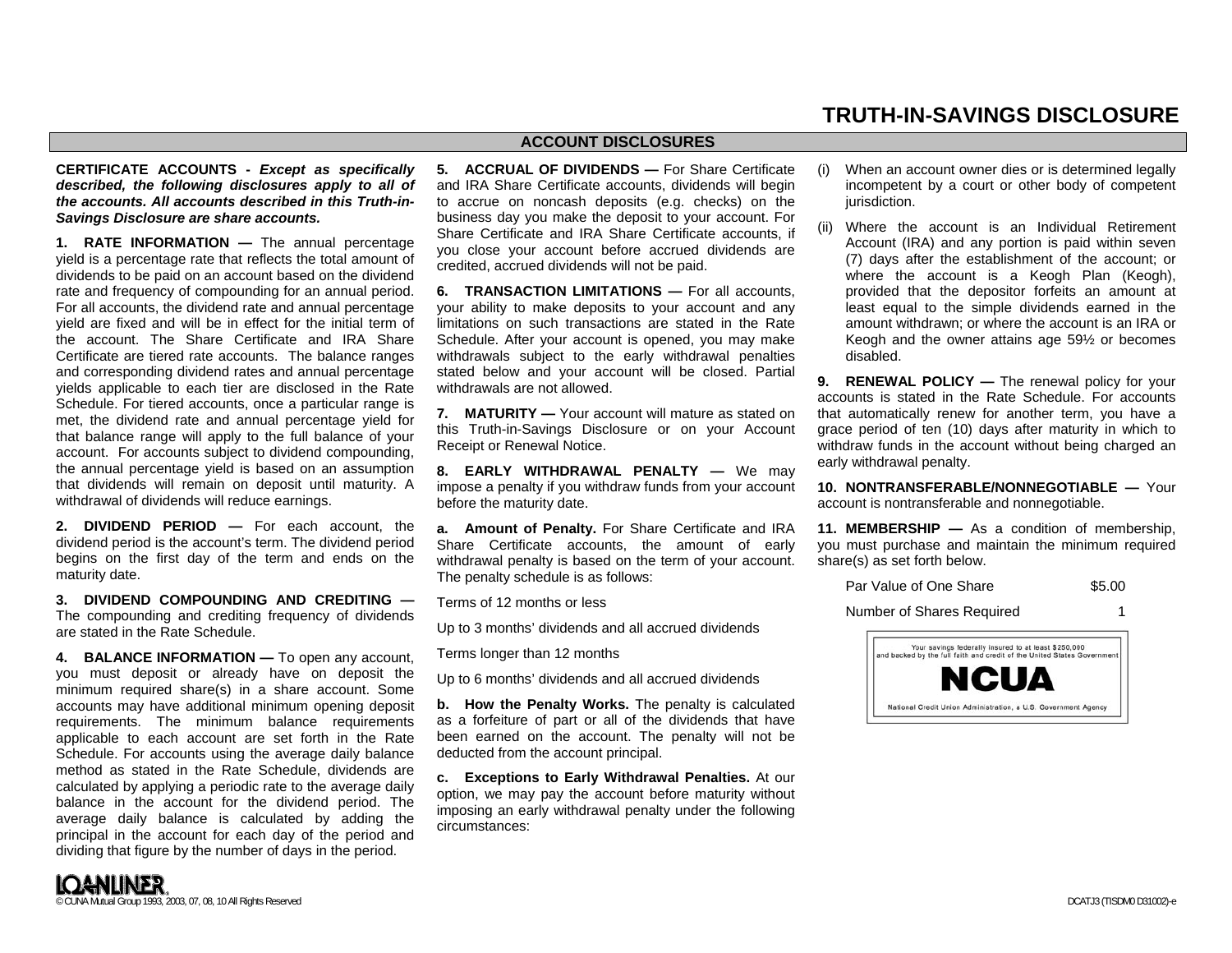# **TRUTH-IN-SAVINGS DISCLOSURE**

### **ACCOUNT DISCLOSURES**

# **SHARE ACCOUNTS -** *Except as specifically described, the following disclosures apply to all of the accounts. All accounts described in this Truth-in-Savings Disclosure are share accounts.*

**1. RATE INFORMATION —** The annual percentage yield is a percentage rate that reflects the total amount of dividends to be paid on an account based on the dividend rate and frequency of compounding for an annual period. For all Share Savings, Health Savings, and Interest Checking accounts, the dividend rate and annual percentage yield may change monthly as determined by the Credit Union's Board of Directors. For Select Savings and Premier Money Market accounts, the dividend rate and annual percentage yield may change at any time as determined by the Credit Union's Board of Directors. The dividend rates and annual percentage yields are the rates and yields as of the last dividend declaration date that is set forth in the Rate Schedule. Health Savings Premier Money Market, Interest Checking, and Youth accounts are tiered rate accounts. The balance ranges and corresponding dividend rates and annual percentage yields applicable to each tier are disclosed in the Rate Schedule. For Premier Money Market accounts, once a particular range is met, the dividend rate and annual percentage yield for that balance range will apply to the full balance of your account. For Health Savings, Youth, and Interest Checking accounts, each dividend rate will apply only to that portion of the account balance within each balance range. The Spend Accounts are tiered rate accounts. If your daily balance is \$25,000.00 or below, and you meet all of the following minimum service requirements during the qualification cycle, the first dividend rate and annual percentage yield listed for this account in the Rate Schedule will apply for the qualification cycle: a) you have at least 15 signature-based debit card purchases; b) you have at least one qualifying automatic transaction (deposit or debit); and c) you receive e-statements. If your balance is greater than \$25,000.00 and you meet all of the

minimum service requirements, the second dividend rate and range of annual percentage yields listed for this account will apply for the dividend period. Each dividend rate will apply only to that portion of the account balance within each balance range. If you do not meet all of the minimum service requirements during the dividend period, the third dividend rate and annual percentage yield listed for this account will apply to the entire balance in the account. If you meet all the minimum service requirements you may also receive ATM withdrawal surcharge fee refunds.

**2. NATURE OF DIVIDENDS —** Dividends are paid from current income and available earnings after required transfers to reserves at the end of the dividend period.

**3. DIVIDEND COMPOUNDING AND CREDITING —** The compounding and crediting frequency of dividends and the dividend period applicable to each account are stated in the Rate Schedule. The dividend period is the period of time at the end of which an account earns dividend credit. The dividend period begins on the first calendar day of the period and ends on the last calendar day of the period.

**4. ACCRUAL OF DIVIDENDS —** For all earning accounts, dividends will begin to accrue on noncash deposits (e.g. checks) on the business day you make the deposit to your account. For all Share Savings, Health Savings, Select Savings, Premier Money Market, and Interest Checking accounts, if you close your account before accrued dividends are credited, you will not receive the accrued dividends. However, for Select Savings accounts, any accrued dividends will be paid if you close the account within seven (7) days of the date you open it.

**5. BALANCE INFORMATION —** To open any account, you must deposit or already have on deposit the minimum required share(s) in a share account. Some accounts may have additional minimum opening deposit requirements. The minimum balance requirements applicable to each account are set forth in the Rate Schedule. For Regular Share Savings and Business Share Savings accounts, there is a minimum daily balance required to earn the annual percentage yield disclosed for the dividend period. If the minimum daily balance requirement is not met each day of the period, you will not earn the annual percentage yield stated in the Rate Schedule. For Premier Money Market accounts, there is a minimum average daily balance required to earn the annual percentage yield disclosed for the dividend period. If the minimum average daily balance requirement is not met, you will not earn the annual percentage yield stated in the Rate Schedule. For accounts using the average daily balance method as stated in the Rate Schedule, dividends are calculated by applying a periodic rate to the average daily balance in the account for the dividend period. The average daily balance is calculated by adding the principal in the account for each day of the period and dividing that figure by the number of days in the period.

**6. ACCOUNT LIMITATIONS — For all Share Savings** and Premier Money Market accounts, you may make no more than six (6) transfers and withdrawals from your account to another account of yours or to a third party in any month by means of a preauthorized, automatic, or Internet transfer, by telephonic order or instruction, or by check, draft, debit card or similar order. If you exceed these limitations, your account may be subject to a fee or be closed. For Select Savings accounts, the entire balance will be paid to you by check on or after June 1 or on or after November 1, whichever you choose, and the account will remain open. You may not make withdrawals from your account at any other time. If you wish to access the funds in your Select Savings account, you must close it. If you close your account, you will be charged a fee as stated in the Fee Schedule. However, no fee will be charged if the withdrawal occurs within seven (7) days of the date the account is opened. For all other Specialty or